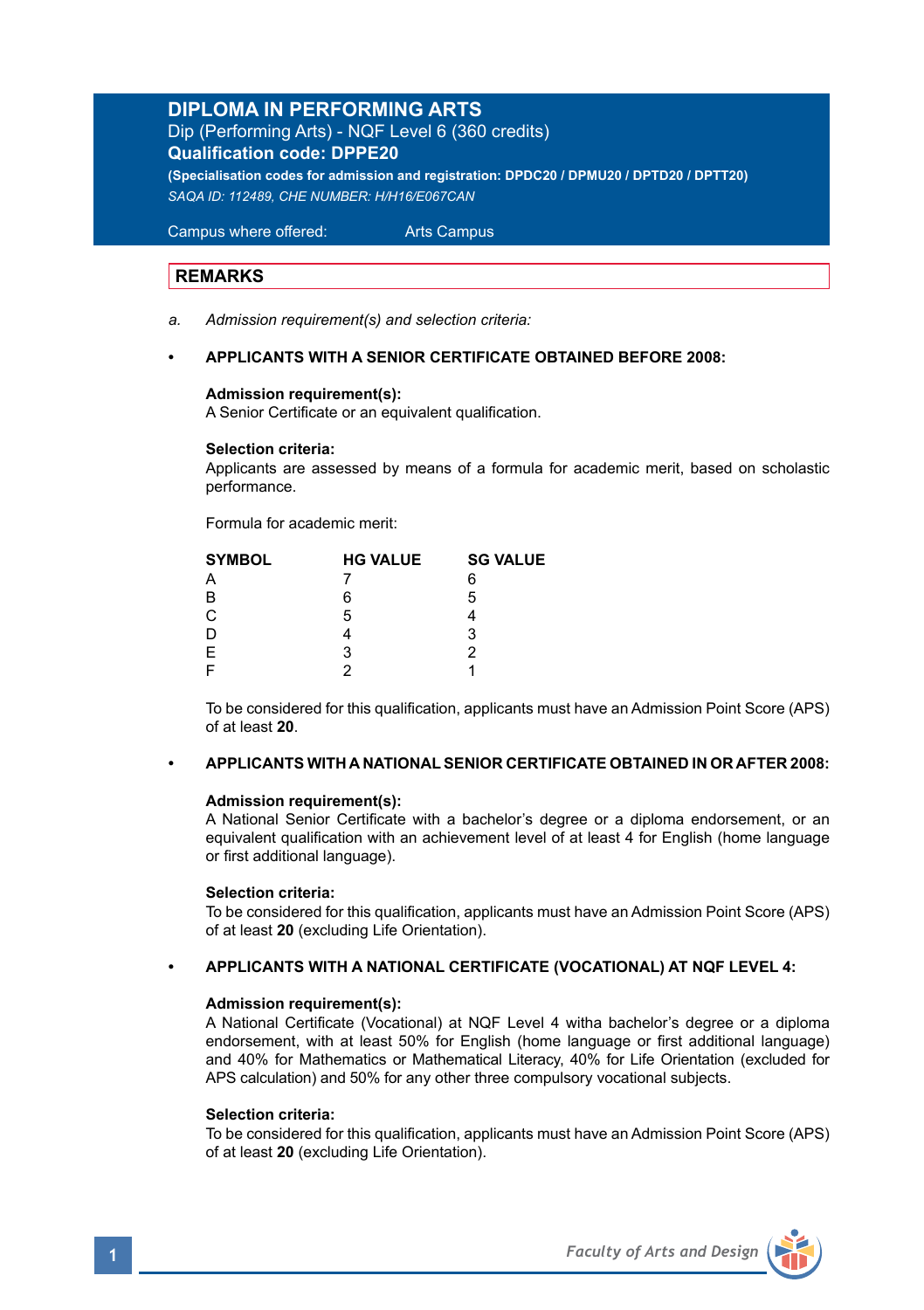### • **APPLICANTS WITH NATIONAL N DIPLOMA AS PUBLISHED IN NATED 191:N4/N5/N6 (NQF-LEVEL 5):**

A National N Diploma (Nated 191: N4/N5/N6) in Music or Theatre or Performing Arts at NQF Level 5, issued by the Council for Quality Assurance in General and Further Education and Training (Umalusi) with at least 50% (APS of 4) for English and at least 50% (APS of 4) per subject.

Applicants will be exempted from subjects at NQF Level 5 on the grounds of N4/N5/N6 subjects passed at 50% per subject.

#### • **APPLICANTS WITH QUALIFICATIONS ON THE HIGHER EDUCATION QUALIFICATION SUB-FRAMEWORK (HEQSF) OFFERED BY UNIVERSITIES OF TECHNOLOGY:**

A Higher Certificate in Music or an equivalent qualification on NQF Level 5. Exemption might be granted for equivalent National Higher Certificate in Music modules.

*b. Assessment procedure(s):*

The Diploma in Performing Arts has four discipline elective streams: Dance; Music; Technical Theatre and Design; and Theatre Arts and Performance. Applicants will be required to stipulate for which discipline elective stream they are applying. In order to be successfully accepted for the selected discipline stream elective, students will be required to fulfil the following relevant assessment process:

#### **Dance (DPDC20):**

Applicants will be invited to attend an audition during which they must present the following:

- participate in a dance class (demonstrating multiple techniques); and
- present a solo in preferred technique.

#### **Music (DPMU20):**

 Applicants will be invited to attend an audition during which they must present the following: an interview:

- music proficiency test; and
- practical individual audition demonstrating either:
	- a musical instrument, playing a prescribed piece of an own choice; or
	- singing perform two classical songs/arias (any language).

#### **Theatre Arts and Design:**

Applicants apply and register for any one of the following disciplines:

#### **Technical Theatre and Design (DPTT20):**

Applicants will be invited for an interview. Selected applicants must participate in the following:

- creativity assessment; and
- demonstration of technical skills test (includes both theory and practical).

#### **Theatre Arts and Performance (DPTD20):**

Applicants will be invited to attend an audition. Selected applicants must present the following:

- perform a prescribed text; and
- perform an own choice extract comprising either acting, or singing and dance.

Acceptance is subject to available capacity according to the Student Enrolment Plan (SEP). Once a programme is full, a waiting list will be in place to provide an opportunity for applicants to fill places of those who did not register on time. Applicants will be informed of their status per official letter from the Office of the Registrar, alternatively, they can check their application status on the TUT website, www.tut.ac.za.

*c. Recognition of Prior Learning (RPL), equivalence and status:* See Chapter 30 of Students' Rules and Regulations.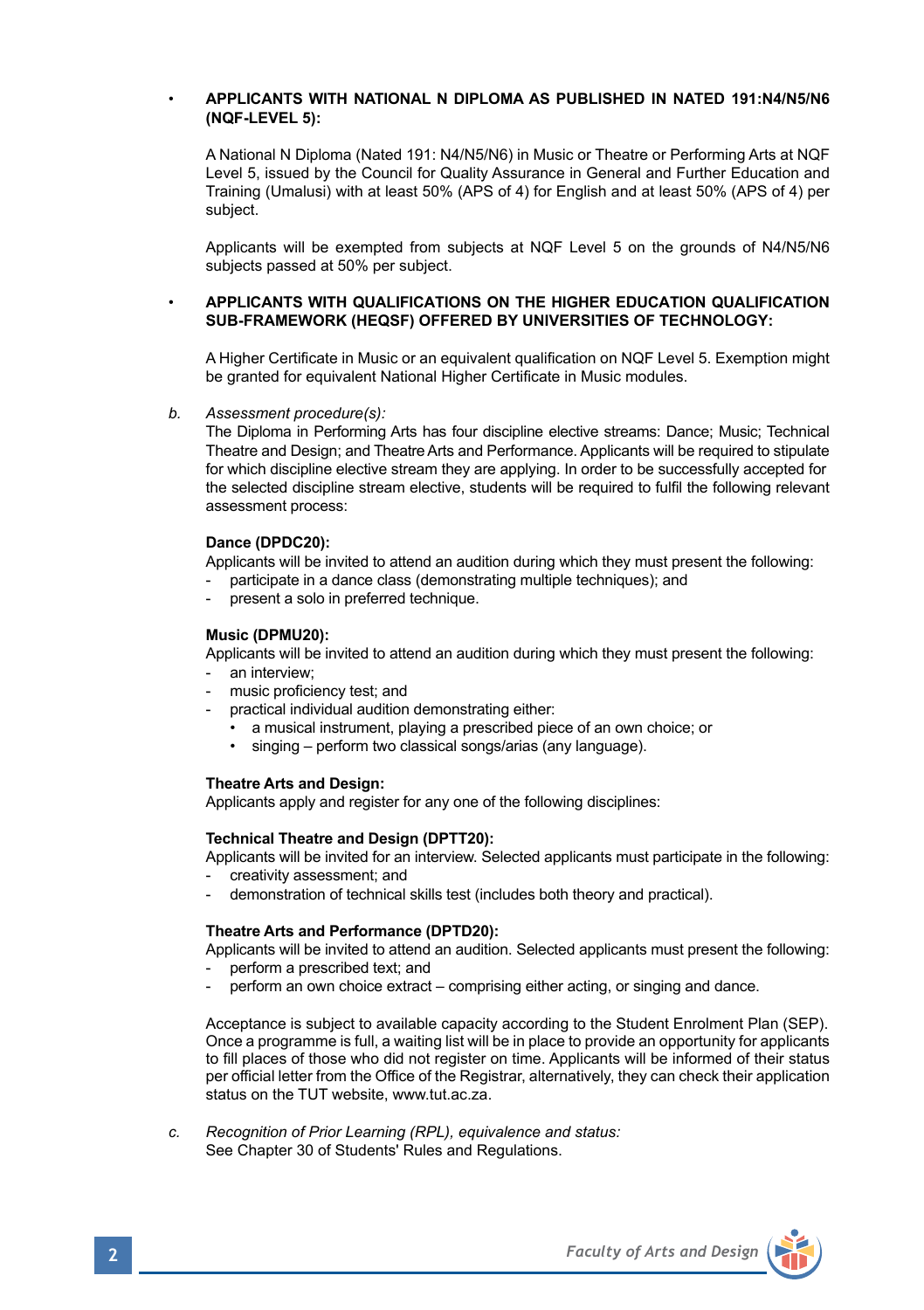- *d. Intake for the qualification:* January only.
- *e. Presentation:* Day classes.
- *f. Minimum duration:* Three years.
- *g. Exclusion and readmission:* See Chapter 2 of Students' Rules and Regulations.

## **CURRICULUM**

### **FIRST YEAR**

**Students should register for all core and fundamental modules and choose one discipline in which to specialise.**

| <b>CODE</b>                          | <b>MODULE</b>                                                                      | <b>NOF-L</b>      | <b>CREDIT</b>        | <b>PREREQUISITE MODULE(S)</b> |  |  |  |
|--------------------------------------|------------------------------------------------------------------------------------|-------------------|----------------------|-------------------------------|--|--|--|
| <b>CORE AND FUNDAMENTAL MODULES:</b> |                                                                                    |                   |                      |                               |  |  |  |
| AFP105D<br><b>INF125D</b>            | African Performance Studies I<br>Information Literacy (block<br>module)            | (5)<br>(5)        | (15)<br>(3)          |                               |  |  |  |
| <b>LFS125X</b>                       | Life Skills (block module)                                                         | (5)               | (2)                  |                               |  |  |  |
| <b>First semester</b>                |                                                                                    |                   |                      |                               |  |  |  |
| CPL115X<br>SST115D<br>THM115D        | <b>Computer Literacy</b><br>Stage and Studio Technology I<br><b>Theatre Making</b> | (5)<br>(5)<br>(5) | (10)<br>(10)<br>(10) |                               |  |  |  |
| <b>Second semester</b>               |                                                                                    |                   |                      |                               |  |  |  |
| 22P115D                              | <b>Communication for Academic</b>                                                  | (5)               | (10)                 |                               |  |  |  |
| ACR115D                              | Purposes<br>Analysis and Criticism I                                               | (5)               | (10)                 |                               |  |  |  |
|                                      | plus all modules from one of the following discipline streams:                     |                   |                      |                               |  |  |  |
|                                      | <b>DANCE DISCIPLINE (DPDC20)</b>                                                   |                   |                      |                               |  |  |  |
|                                      |                                                                                    |                   |                      |                               |  |  |  |
| ACO105D<br>ADA115D                   | Anatomy and Conditioning<br>African Dance I (first-semester                        | (5)<br>(5)        | (10)<br>(10)         |                               |  |  |  |
| <b>DCS105D</b><br>DTQ105D            | module)<br>Dance Studies I<br>Introduction to Dance Techniques (5)                 | (5)               | (15)<br>(15)         |                               |  |  |  |
|                                      | <b>MUSIC DISCIPLINE (DPMU20)</b>                                                   |                   |                      |                               |  |  |  |
| <b>ECS105D</b><br><b>PIV105D</b>     | <b>Ensemble and Choral Studies</b><br>Performance Instrument and<br>Voice          | (5)<br>(5)        | (10)<br>(10)         |                               |  |  |  |
| <b>First semester</b>                |                                                                                    |                   |                      |                               |  |  |  |

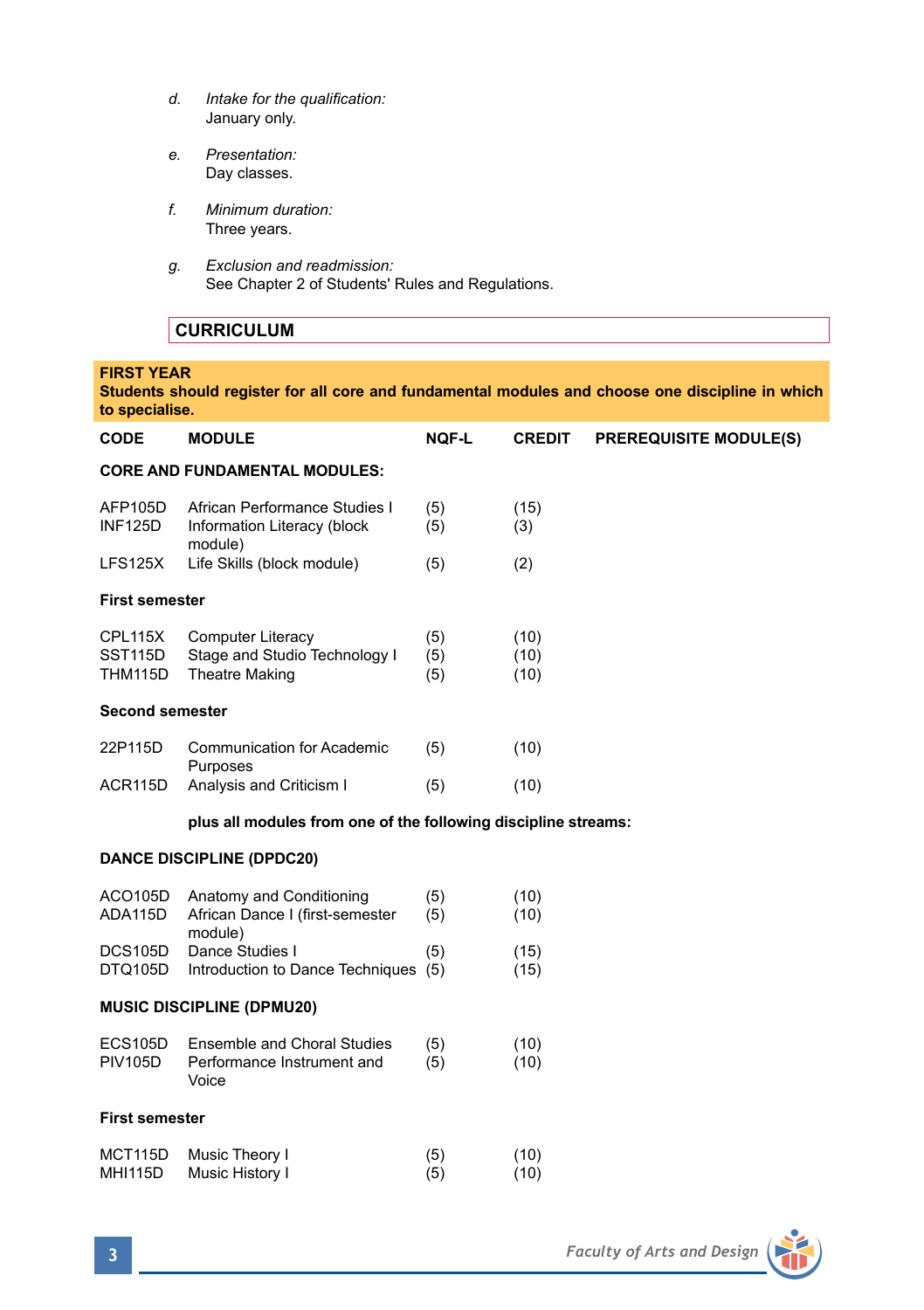### **Second semester**

| AMU115D                                          | African Music I                                                                                  | (5)          | (10)          |                                    |  |  |
|--------------------------------------------------|--------------------------------------------------------------------------------------------------|--------------|---------------|------------------------------------|--|--|
| TECHNICAL THEATRE AND DESIGN DISCIPLINE (DPTT20) |                                                                                                  |              |               |                                    |  |  |
| AEM105D                                          | Acting and Embodiment<br>Techniques                                                              | (5)          | (15)          |                                    |  |  |
| SCE105D                                          | Scenography                                                                                      | (5)          | (15)          |                                    |  |  |
| <b>First semester</b>                            |                                                                                                  |              |               |                                    |  |  |
| ADT115D                                          | African Drama and Theatre I                                                                      | (5)          | (10)          |                                    |  |  |
| <b>Second semester</b>                           |                                                                                                  |              |               |                                    |  |  |
| <b>IMT115D</b>                                   | Introduction to Musical Theatre                                                                  | (5)          | (10)          |                                    |  |  |
|                                                  | THEATRE ARTS AND PERFORMANCE DISCIPLINE (DPTD20)                                                 |              |               |                                    |  |  |
| AEM105D                                          | Acting and Embodiment                                                                            | (5)          | (15)          |                                    |  |  |
| SCE105D                                          | Techniques<br>Scenography                                                                        | (5)          | (15)          |                                    |  |  |
| <b>First semester</b>                            |                                                                                                  |              |               |                                    |  |  |
| ADT115D                                          | African Drama and Theatre I                                                                      | (5)          | (10)          |                                    |  |  |
| <b>Second semester</b>                           |                                                                                                  |              |               |                                    |  |  |
| <b>IMT115D</b>                                   | Introduction to Musical Theatre                                                                  | (5)          | (10)          |                                    |  |  |
|                                                  | TOTAL CREDITS FOR THE FIRST YEAR:                                                                |              | 120           |                                    |  |  |
| <b>SECOND YEAR</b>                               |                                                                                                  |              |               |                                    |  |  |
| to specialise.                                   | Students should register for all core and fundamental modules and choose one discipline in which |              |               |                                    |  |  |
| <b>CODE</b>                                      | <b>MODULE</b>                                                                                    | <b>NOF-L</b> | <b>CREDIT</b> | <b>PREREQUISITE MODULE(S)</b>      |  |  |
|                                                  | <b>CORE AND FUNDAMENTAL MODULES:</b>                                                             |              |               |                                    |  |  |
| AFP206D<br>CRI205D                               | African Performance Studies II<br>Creative Industries I                                          | (6)<br>(5)   | (25)<br>(20)  | African Performance Studies I      |  |  |
| SST206D                                          | Stage and Studio Technology II                                                                   | (6)          | (15)          | Stage and Studio Technology I      |  |  |
|                                                  | plus one of the following discipline streams:                                                    |              |               |                                    |  |  |
|                                                  | <b>DANCE DISCIPLINE (DPDC20)</b>                                                                 |              |               |                                    |  |  |
|                                                  | WDC205D WIL: Production I                                                                        | (5)          | (10)          | Introduction to Dance Techniques   |  |  |
| <b>First semester</b>                            |                                                                                                  |              |               |                                    |  |  |
| ADA216D<br>DCS216D                               | African Dance II<br>Dance Studies II                                                             | (6)<br>(6)   | (10)<br>(5)   | African Dance I<br>Dance Studies I |  |  |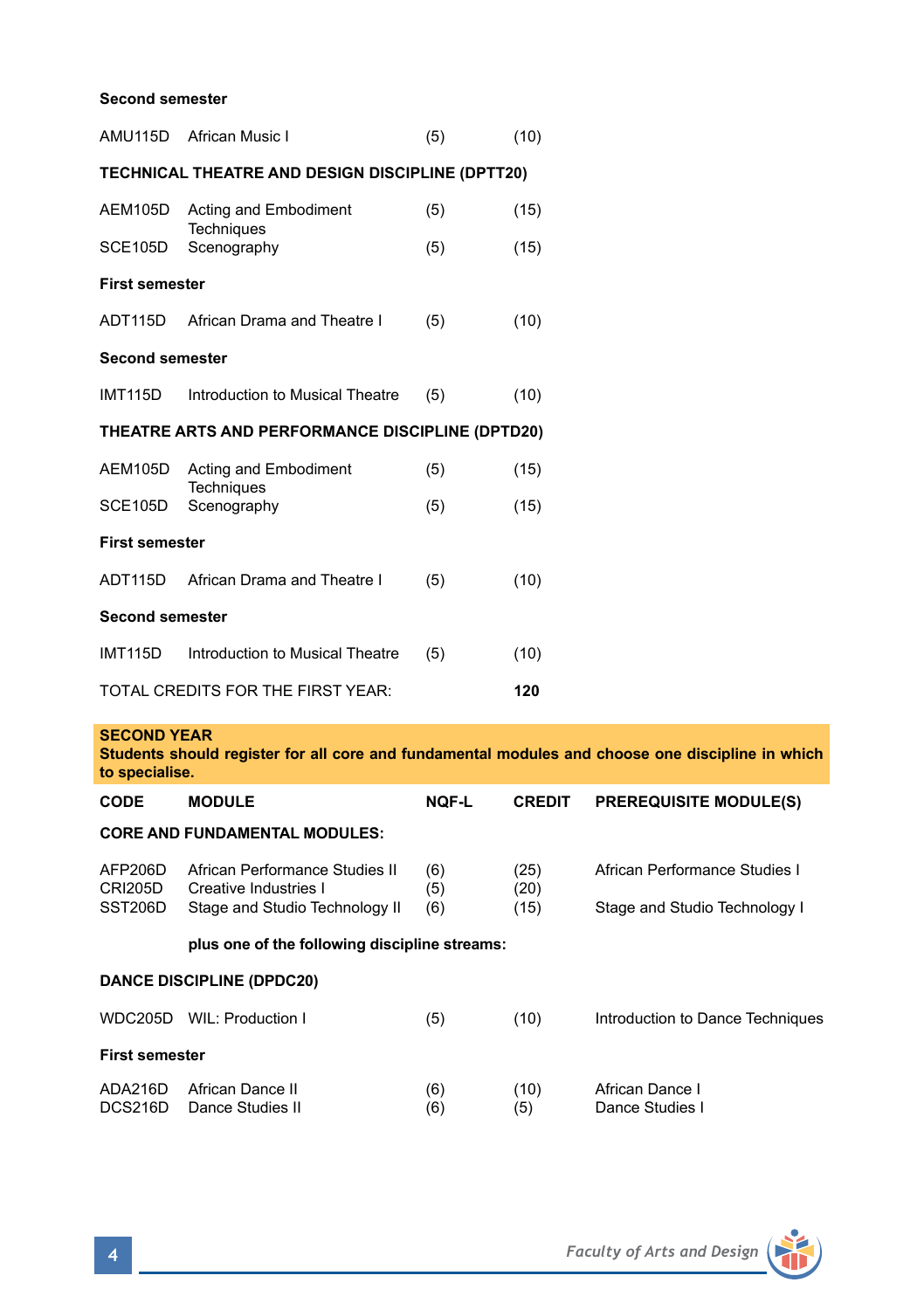### **Second semester**

| STU215D                              | Studio Practice I                                                                               | (5)               | (5)                  | Dance Studies I<br><b>Theatre Making</b>                                                                 |  |  |  |  |
|--------------------------------------|-------------------------------------------------------------------------------------------------|-------------------|----------------------|----------------------------------------------------------------------------------------------------------|--|--|--|--|
|                                      | plus two of the following electives (year modules):                                             |                   |                      |                                                                                                          |  |  |  |  |
| <b>BDT205D</b><br>CDT205D            | <b>Ballet Dance Techniques I</b><br><b>Contemporary Dance</b>                                   | (5)<br>(5)        | (15)<br>(15)         | Introduction to Dance Techniques<br>Introduction to Dance Techniques                                     |  |  |  |  |
| JDT205D<br><b>PDT205D</b><br>TDT205D | Techniques I<br>Jazz Dance Techniques I<br>Popular Dance Techniques I<br>Tap Dance Techniques I | (5)<br>(5)<br>(5) | (15)<br>(15)<br>(15) | Introduction to Dance Techniques<br>Introduction to Dance Techniques<br>Introduction to Dance Techniques |  |  |  |  |
|                                      | <b>MUSIC DISCIPLINE (DPMU20)</b>                                                                |                   |                      |                                                                                                          |  |  |  |  |
|                                      | WMU205D WIL: Production I                                                                       | (5)               | (10)                 | <b>Ensemble and Choral Studies</b><br>Performance Instrument and<br>Voice                                |  |  |  |  |
| <b>First semester</b>                |                                                                                                 |                   |                      |                                                                                                          |  |  |  |  |
| MCT216D<br>MHI216D                   | Music Theory II<br>Music History II                                                             | (6)<br>(6)        | (5)<br>(5)           | Music Theory I<br>Music History I                                                                        |  |  |  |  |
| <b>Second semester</b>               |                                                                                                 |                   |                      |                                                                                                          |  |  |  |  |
| AMU216D                              | African Music II                                                                                | (6)               | (10)                 | African Music I                                                                                          |  |  |  |  |
|                                      | plus two of the following electives (year modules):                                             |                   |                      |                                                                                                          |  |  |  |  |
| CSC205D                              | Choral Studies and<br>Conducting I                                                              | (5)               | (15)                 | <b>Ensemble and Choral Studies</b>                                                                       |  |  |  |  |
| JCA205D                              | Jazz Studies: Composition,<br>Arranging and Music Technology I                                  | (5)               | (15)                 | Performance Instrument and<br>Voice                                                                      |  |  |  |  |
| JPP205D<br><b>PMU205D</b>            | Jazz and Pop Performance I<br>Practical Musicianship I                                          | (5)<br>(5)        | (15)<br>(15)         | <b>Ensemble and Choral Studies</b><br>Performance Instrument and<br>Voice                                |  |  |  |  |
| VOP205D                              | Voice and Opera I                                                                               | (5)               | (15)                 | Performance Instrument and<br>Voice                                                                      |  |  |  |  |
|                                      | TECHNICAL THEATRE AND DESIGN DISCIPLINE (DPTT20)                                                |                   |                      |                                                                                                          |  |  |  |  |
|                                      | WTD205D WIL: Production I                                                                       | (5)               | (10)                 | Acting and Embodiment<br><b>Techniques</b>                                                               |  |  |  |  |
| <b>First semester</b>                |                                                                                                 |                   |                      |                                                                                                          |  |  |  |  |
| ADT216D<br>THI215D                   | African Drama and Theatre II<br>Theatre History I                                               | (6)<br>(5)        | (10)<br>(5)          | African Drama and Theatre I<br>African Performance Studies I                                             |  |  |  |  |
| <b>Second semester</b>               |                                                                                                 |                   |                      |                                                                                                          |  |  |  |  |
| <b>DLC215D</b>                       | Dramatic Literature and<br>Criticism I                                                          | (5)               | (5)                  | Analysis and Criticism I                                                                                 |  |  |  |  |
|                                      | plus two of the following electives (year modules):                                             |                   |                      |                                                                                                          |  |  |  |  |
| <b>CSU205D</b>                       | Costume I                                                                                       | (5)               | (15)                 | Scenography                                                                                              |  |  |  |  |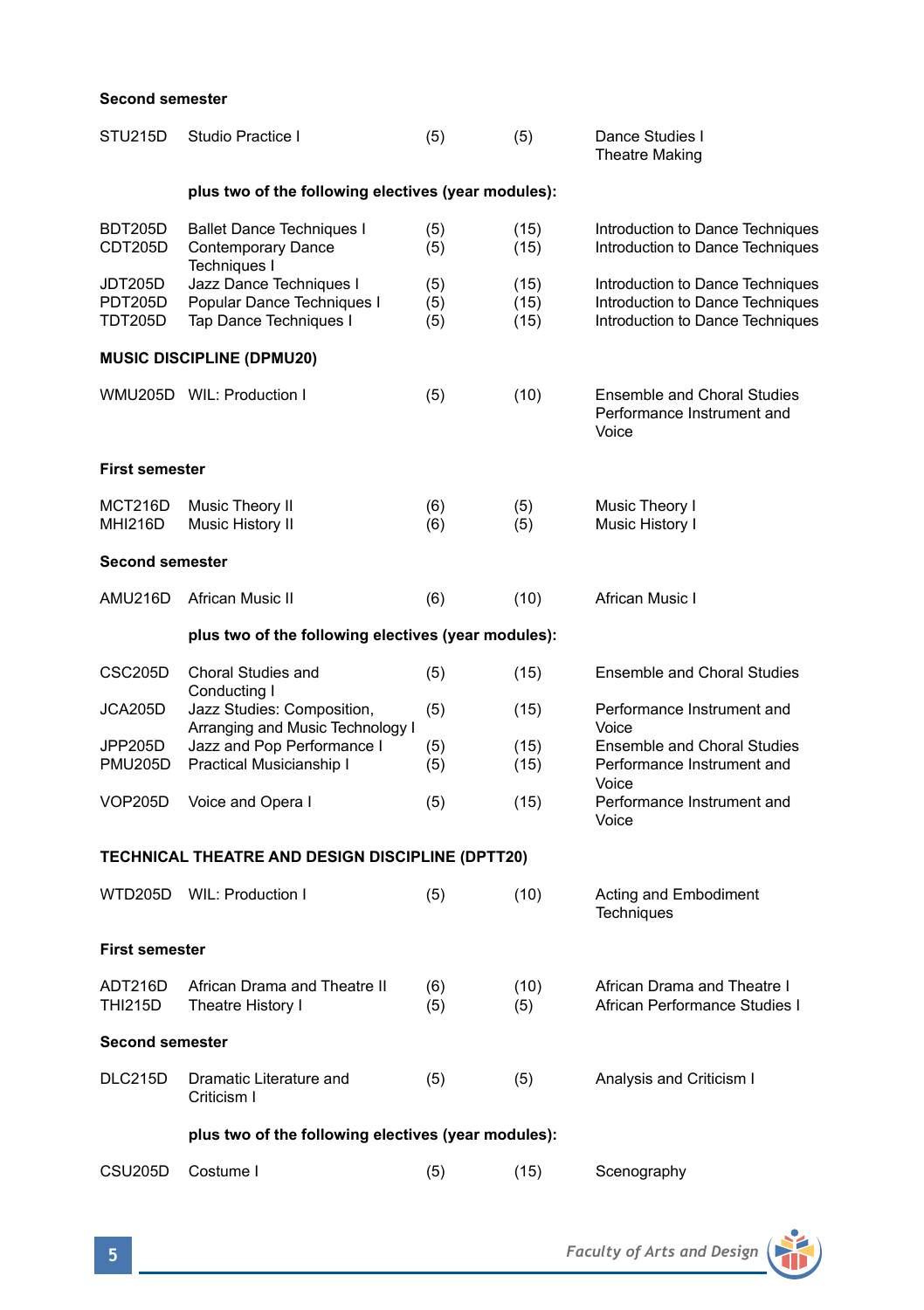| <b>DMT205D</b><br>LGH205D<br><b>MUP205D</b><br><b>PRO205D</b><br>SAR205D<br>SOU205D | Design and Management I<br>Lighting I<br>Make-up I<br>Properties I<br>Scenic Art I<br>Sound I | (5)<br>(5)<br>(5)<br>(5)<br>(5)<br>(5) | (15)<br>(15)<br>(15)<br>(15)<br>(15)<br>(15) | Scenography<br>Scenography<br>Scenography<br>Scenography<br>Scenography<br>Scenography |
|-------------------------------------------------------------------------------------|-----------------------------------------------------------------------------------------------|----------------------------------------|----------------------------------------------|----------------------------------------------------------------------------------------|
|                                                                                     | THEATRE ARTS AND PERFORMANCE DISCIPLINE (DPTD20)                                              |                                        |                                              |                                                                                        |
| <b>WTD205D</b>                                                                      | WIL: Production I                                                                             | (5)                                    | (10)                                         | Acting and Embodiment<br>Techniques                                                    |
| <b>First semester</b>                                                               |                                                                                               |                                        |                                              |                                                                                        |
| ADT216D<br><b>THI215D</b>                                                           | African Drama and Theatre II<br>Theatre History I                                             | (6)<br>(5)                             | (10)<br>(5)                                  | African Drama and Theatre I<br>African Performance Studies I                           |
| <b>Second semester</b>                                                              |                                                                                               |                                        |                                              |                                                                                        |
| DLC215D                                                                             | Dramatic Literature and<br>Criticism I                                                        | (5)                                    | (5)                                          | Analysis and Criticism I                                                               |
|                                                                                     | plus two of the following electives (year modules):                                           |                                        |                                              |                                                                                        |
| <b>ACT205D</b>                                                                      | Acting I                                                                                      | (5)                                    | (15)                                         | Acting and Embodiment<br><b>Techniques</b>                                             |
| APT205D                                                                             | Applied Theatre I                                                                             | (5)                                    | (15)                                         | Theatre Making I                                                                       |
| <b>DIR205D</b>                                                                      | Directing I                                                                                   | (5)                                    | (15)                                         | Acting and Embodiment<br>Techniques<br>Theatre Making I                                |
| <b>MUT205D</b>                                                                      | <b>Musical Theatre I</b>                                                                      | (5)                                    | (15)                                         | Introduction to Musical Theatre I                                                      |
| <b>MVM205D</b>                                                                      | Multilingual Voice and Media I                                                                | (5)                                    | (15)                                         | Acting and Embodiment<br><b>Techniques</b>                                             |
| <b>PTH205D</b>                                                                      | <b>Physical Theatre I</b>                                                                     | (5)                                    | (15)                                         | Acting and Embodiment<br>Techniques                                                    |
| <b>SWT205D</b>                                                                      | Scriptwriting I                                                                               | (5)                                    | (15)                                         | African Performance Studies I<br>Analysis and Criticism I                              |
|                                                                                     | TOTAL CREDITS FOR THE SECOND YEAR:                                                            |                                        | 120                                          |                                                                                        |

#### **THIRD YEAR**

**Students should register for all core and fundamental modules and choose one discipline in which to specialise.**

| <b>CODE</b>                                   | <b>MODULE</b>                                                                                                                            | <b>NOF-L</b>             | <b>CREDIT</b>                | <b>PREREQUISITE MODULE(S)</b>                                                                            |  |  |  |
|-----------------------------------------------|------------------------------------------------------------------------------------------------------------------------------------------|--------------------------|------------------------------|----------------------------------------------------------------------------------------------------------|--|--|--|
| <b>CORE AND FUNDAMENTAL MODULES:</b>          |                                                                                                                                          |                          |                              |                                                                                                          |  |  |  |
| ACR306D<br>AFP306D<br>CRI306D<br>MDP306D      | Analysis and Criticism II<br>African Performance Studies III<br>Creative Industries II<br>Multi-Disciplinary Professional<br>Practice II | (6)<br>(6)<br>(6)<br>(6) | (20)<br>(20)<br>(15)<br>(20) | Analysis and Criticism I<br>African Performance Studies II<br>Creative Industries I<br>WIL: Production I |  |  |  |
| plus one of the following discipline streams: |                                                                                                                                          |                          |                              |                                                                                                          |  |  |  |
| <b>DANCE DISCIPLINE (DPDC20)</b>              |                                                                                                                                          |                          |                              |                                                                                                          |  |  |  |

| ADA316D African Dance III (first-semester (6) | (10) | African Dance II |
|-----------------------------------------------|------|------------------|
| module)                                       |      |                  |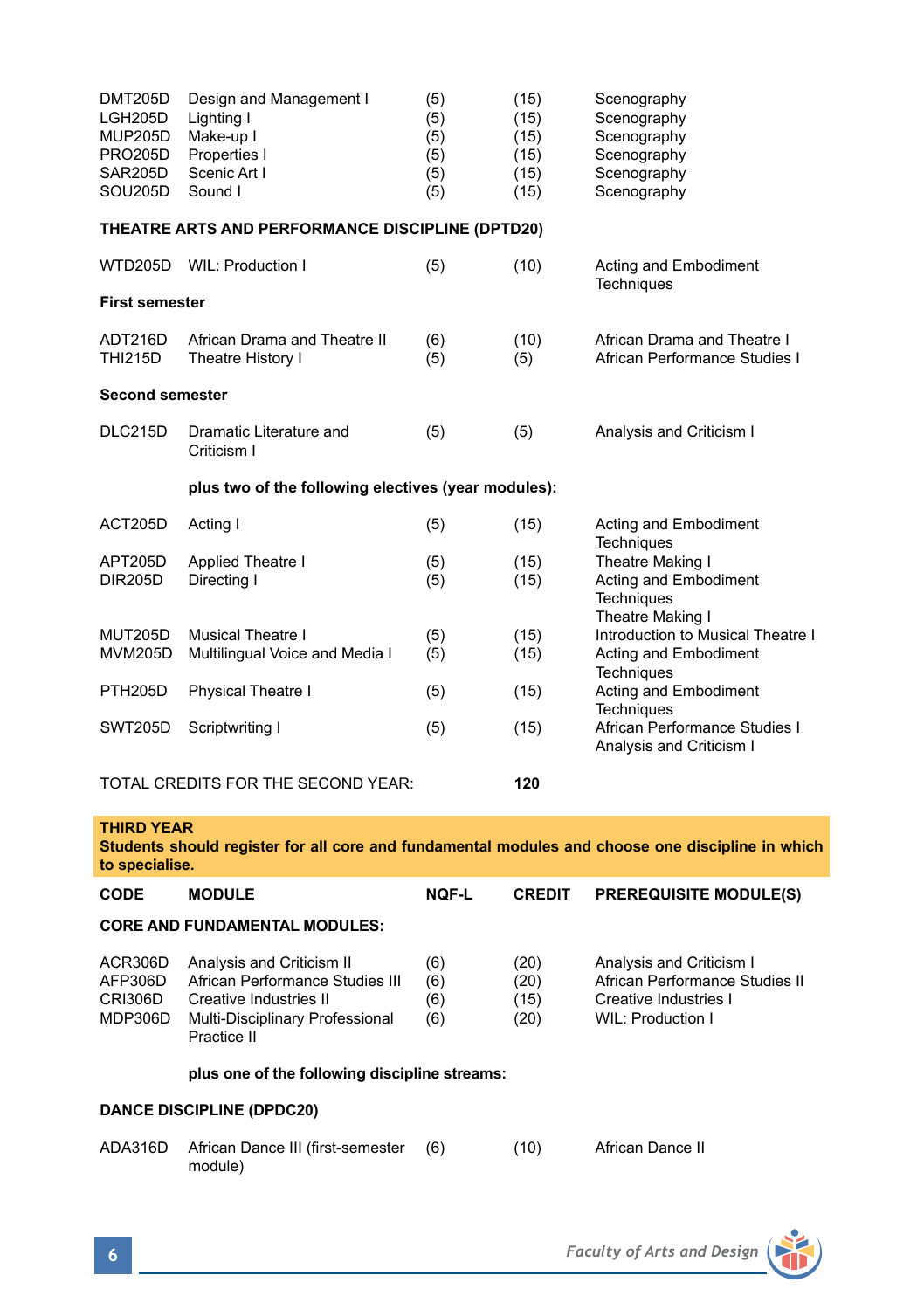| DCS306D<br>WDC306D                                                    | Dance Studies III<br><b>WIL: Production II</b>                                                           | (6)<br>(6)                             | (10)<br>(10)                                 | Dance Studies II<br>WIL: Production I                                                                |  |  |  |
|-----------------------------------------------------------------------|----------------------------------------------------------------------------------------------------------|----------------------------------------|----------------------------------------------|------------------------------------------------------------------------------------------------------|--|--|--|
| plus one of the following electives (year modules):                   |                                                                                                          |                                        |                                              |                                                                                                      |  |  |  |
| BDT306D<br>CDT306D                                                    | <b>Ballet Dance Techniques II</b><br><b>Contemporary Dance</b><br><b>Techniques II</b>                   | (6)<br>(6)                             | (15)<br>(15)                                 | <b>Ballet Dance Techniques I</b><br>Contemporary Dance Techniques I                                  |  |  |  |
| JDT306D<br>PDT306D<br>TDT306D<br>STU306D                              | Jazz Dance Techniques II<br>Popular Dance Techniques II<br>Tap Dance Techniques II<br>Studio Practice II | (6)<br>(6)<br>(6)<br>(6)               | (15)<br>(15)<br>(15)<br>(15)                 | Jazz Dance Techniques I<br>Popular Dance Techniques I<br>Tap Dance Techniques I<br>Studio Practice I |  |  |  |
|                                                                       | <b>MUSIC DISCIPLINE (DPMU20)</b>                                                                         |                                        |                                              |                                                                                                      |  |  |  |
|                                                                       | WMU306D WIL: Production II                                                                               | (6)                                    | (10)                                         | WIL: Production I                                                                                    |  |  |  |
| <b>First semester</b>                                                 |                                                                                                          |                                        |                                              |                                                                                                      |  |  |  |
| MCT316D<br><b>MHI316D</b>                                             | Music Theory III<br>Music History III                                                                    | (6)<br>(6)                             | (5)<br>(5)                                   | Music Theory II<br>Music History II                                                                  |  |  |  |
| <b>Second semester</b>                                                |                                                                                                          |                                        |                                              |                                                                                                      |  |  |  |
| AMU316D                                                               | African Music III                                                                                        | (6)                                    | (10)                                         | African Music II                                                                                     |  |  |  |
|                                                                       | plus one of the following electives (year modules):                                                      |                                        |                                              |                                                                                                      |  |  |  |
| CSC306D                                                               | Choral Studies and Conducting II (6)                                                                     |                                        | (15)                                         | Choral Studies and<br>Conducting I                                                                   |  |  |  |
| JZZ306D                                                               | Jazz Studies II                                                                                          | (6)                                    | (15)                                         | Jazz Studies: Composition,<br>Arranging and Music Technology I                                       |  |  |  |
| VPM306D                                                               | Voice and Practical<br>Musicianship II                                                                   | (6)                                    | (15)                                         | Voice and Opera I                                                                                    |  |  |  |
|                                                                       | TECHNICAL THEATRE AND DESIGN DISCIPLINE (DPTT20)                                                         |                                        |                                              |                                                                                                      |  |  |  |
|                                                                       | WTD306D WIL: Production II                                                                               | (6)                                    | (10)                                         | WIL: Production I                                                                                    |  |  |  |
| <b>First semester</b>                                                 |                                                                                                          |                                        |                                              |                                                                                                      |  |  |  |
| ADT316D<br>THI316D                                                    | African Drama and Theatre III<br>Theatre History II                                                      | (6)<br>(6)                             | (10)<br>(5)                                  | African Drama and Theatre II<br>Theatre History I                                                    |  |  |  |
| Second semester                                                       |                                                                                                          |                                        |                                              |                                                                                                      |  |  |  |
| DLC316D                                                               | Dramatic Literature and<br>Criticism II                                                                  | (6)                                    | (5)                                          | Dramatic Literature and<br>Criticism I                                                               |  |  |  |
|                                                                       | plus one of the following electives (year modules):                                                      |                                        |                                              |                                                                                                      |  |  |  |
| CSU306D<br>DMT306D<br>LGH306D<br><b>MUP306D</b><br>PRO306D<br>SAR306D | Costume II<br>Design and Management II<br>Lighting II<br>Make-up II<br>Properties II<br>Scenic Art II    | (6)<br>(6)<br>(6)<br>(6)<br>(6)<br>(6) | (15)<br>(15)<br>(15)<br>(15)<br>(15)<br>(15) | Costume I<br>Design and Management I<br>Lighting I<br>Make-up I<br>Properties I<br>Scenic Art I      |  |  |  |
| SOU306D                                                               | Sound II                                                                                                 | (6)                                    | (15)                                         | Sound I                                                                                              |  |  |  |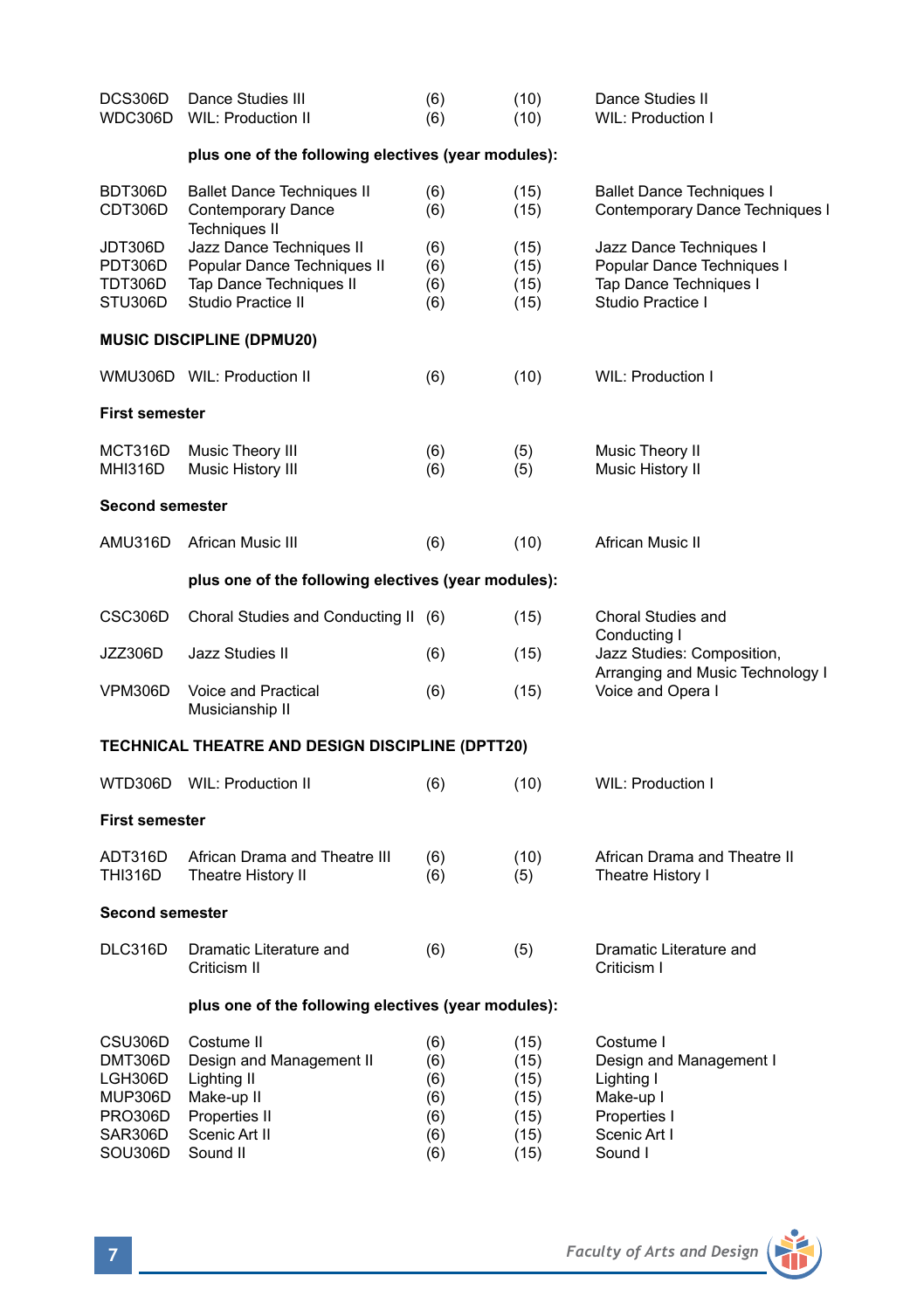# **THEATRE ARTS AND PERFORMANCE DISCIPLINE (DPTD20)**

| WTD306D                                                                   | WIL: Production II                                                                                                                                                       | (6)                                           | (10)                                                 | WIL: Production I                                                                                                                                   |
|---------------------------------------------------------------------------|--------------------------------------------------------------------------------------------------------------------------------------------------------------------------|-----------------------------------------------|------------------------------------------------------|-----------------------------------------------------------------------------------------------------------------------------------------------------|
| <b>First semester</b>                                                     |                                                                                                                                                                          |                                               |                                                      |                                                                                                                                                     |
| ADT316D<br><b>THI316D</b>                                                 | African Drama and Theatre III<br>Theatre History II                                                                                                                      | (6)<br>(6)                                    | (10)<br>(5)                                          | African Drama and Theatre II<br>Theatre History I                                                                                                   |
| <b>Second semester</b>                                                    |                                                                                                                                                                          |                                               |                                                      |                                                                                                                                                     |
| DLC316D                                                                   | Dramatic Literature and<br>Criticism II                                                                                                                                  | (6)                                           | (5)                                                  | Dramatic Literature and<br>Criticism I                                                                                                              |
|                                                                           | plus one of the following electives (year modules):                                                                                                                      |                                               |                                                      |                                                                                                                                                     |
| ACT306D<br>APT306D<br>DIR306D<br>MUT306D<br>MVM306D<br>PTH306D<br>SWT306D | Acting II<br><b>Applied Theatre II</b><br>Directing II<br><b>Musical Theatre II</b><br>Multilingual Voice and Media II<br><b>Physical Theatre II</b><br>Scriptwriting II | (6)<br>(6)<br>(6)<br>(6)<br>(6)<br>(6)<br>(6) | (15)<br>(15)<br>(15)<br>(15)<br>(15)<br>(15)<br>(15) | Acting I<br>Applied Theatre I<br>Directing I<br><b>Musical Theatre I</b><br>Multilingual Voice and Media I<br>Physical Theatre I<br>Scriptwriting I |
|                                                                           | TOTAL CREDITS FOR THE THIRD YEAR:                                                                                                                                        |                                               | 120                                                  |                                                                                                                                                     |
|                                                                           | TOTAL CREDITS FOR THE QUALIFICATION:                                                                                                                                     |                                               | 360                                                  |                                                                                                                                                     |

## **MODULE INFORMATION (OVERVIEW OF SYLLABUS)**

The syllabus content is subject to change to accommodate industry changes. Please note that a more detailed syllabus is available at the department or in the study guide that is applicable to a particular module. At time of publication, the syllabus content was defined as follows:

### **A**

#### **ACTING AND EMBODIMENT TECHNIQUES (AEM105D) CONTINUOUS ASSESSMENT** *(Module custodian: Department of Performing Arts)*

The module develops the groundwork for appreciating the principles of acting in relation to performance and design. It offers Acting for Actors: the actor's process and instrument with continuous focus on body and voice as primary tools and praxis application to scene studies; Acting for Performers: the performativity of body and voice with application to relevant performance contexts; and Acting for Designers/Technicians: the introductory understanding of the performers' production context. (Total notional time: 150 hours)

### **ACTING I (ACT205D) CONTINUOUS ASSESSMENT**

## *(Module custodian: Department of Performing Arts)*

The module focuses on the performer as actor's process and instrument towards character development. Theoretical and technical underpinning is facilitated to both specific purpose directions in acting for actors and acting for performers. (Total notional time: 150 hours)

## **ACTING II (ACT306D) CONTINUOUS ASSESSMENT**

### *(Module custodian: Department of Performing Arts)*

This module aims to optimise the knowledge and skill of actors with a view to preparing them for entry into the industry. Diverse contemporary theory and techniques around Psychophysical acting is examined and applied to build on core skills that have been established by exposing students to work that reflects a greater level of complexity in scene study, emotive expression and various media. (Total notional time: 150 hours)

**8** *Faculty of Arts and Design*

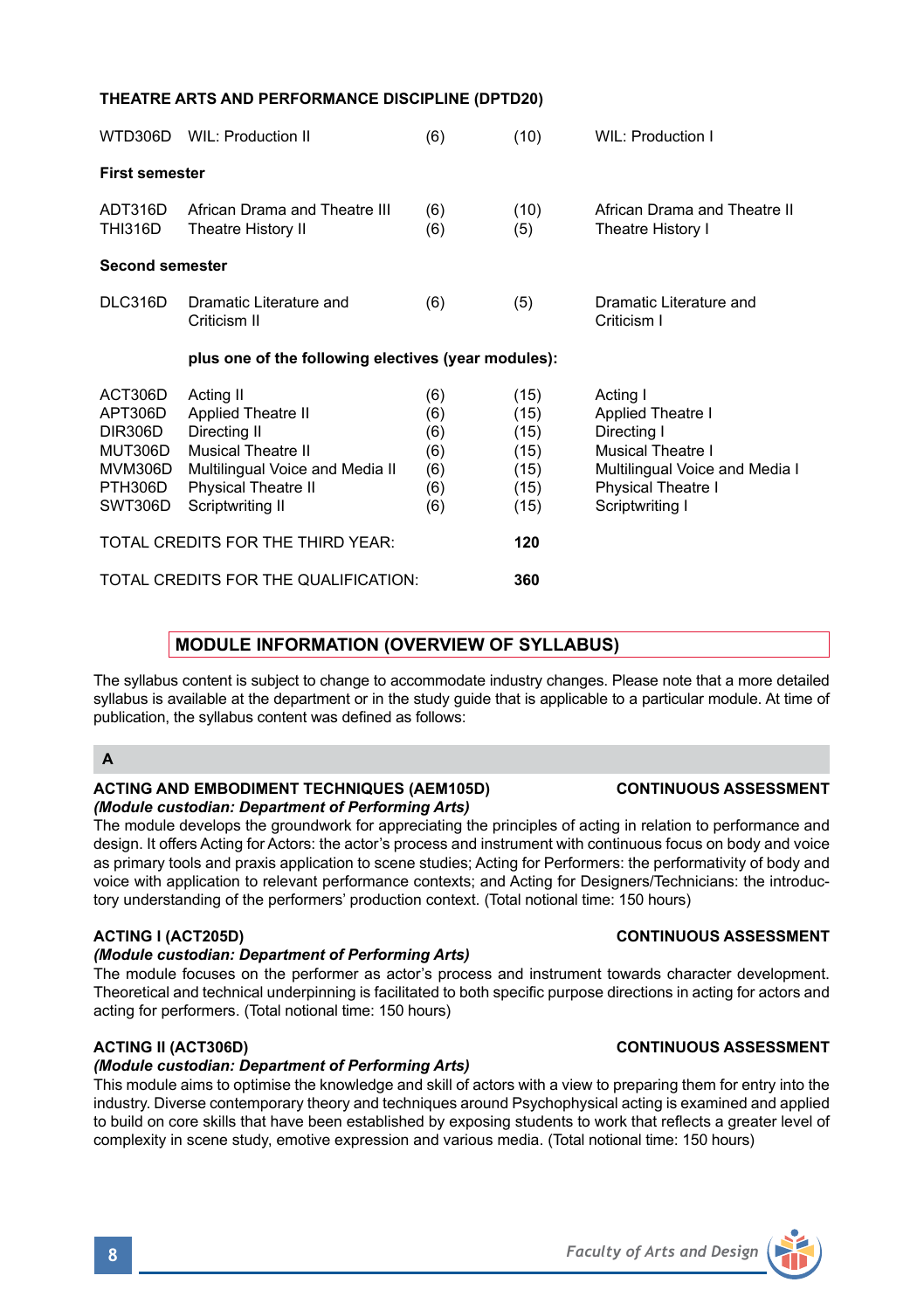#### *(Module custodian: Department of Performing Arts)*

The module synthesises practice and theory and is designed to provide students with performance skills and a thorough understanding of lower level classical, contemporary and fusion dances, choreography and practice taught through both practical and theory lectures. This module will mainly focus on Tsutsube (Setswana), Kiba (Sesotho, Leboa/Sepedi) and Malende (Tshivenda) classical dances due to their rhythmic similarity and commonality. (Total notional time: 100 hours)

### **AFRICAN DANCE II (ADA216D) CONTINUOUS ASSESSMENT**

### *(Module custodian: Department of Performing Arts)*

The module synthesises practice and theory and is designed to provide students with performance skills and a thorough understanding of middle level classical, contemporary and fusion dances. The module will mainly focus on Umtyityimbo (isiXhosa), Mogibo (Sesotho sa Borwa) and Lutsango (Siswati) classical dances due to their abdominal and upper body similarity and commonality. (Total notional time: 100 hours)

#### **AFRICAN DANCE III (ADA316D) CONTINUOUS ASSESSMENT**

#### *(Module custodian: Department of Performing Arts)*

The module synthesises practice and theory is designed to provide students with performance skills and a thorough understanding of higher level classical, contemporary and fusion dances, choreography, and practice. The module will mainly focus on iNdlamu (isiZulu), Muchongolo (Xitsonga) and iNgadla (isiNdebele) classical dances due to their thematic similarity and commonality. (Total notional time: 100 hours)

#### **AFRICAN DRAMA AND THEATRE I (ADT115D) 1 X 3-HOUR PAPER**

#### *(Module custodian: Department of Performing Arts)*

The module focuses on foundational principles of drama and theatre in Africa from antiquity to the present. A broad spectrum of African Drama and Theatre from pre-colonial forms, Africa and the colonial encounter, popular forms such as opera and the concert party, the travelling theatre movement, literary art theatre and modern forms of Theatre for Development will be covered. (Total notional time: 100 hours)

#### **AFRICAN DRAMA AND THEATRE II (ADT216D) 1 X 3-HOUR PAPER**

#### *(Module custodian: Department of Performing Arts)*

The module analyses African Drama and Theatre from the region of Southern Africa. Traditional theatre practices will form the bedrock of an expanded focus on the drama and theatre of the region. Illustrative examples will be drawn from some or all of the following countries: Angola, Mozambique, Namibia, Botswana, Malawi, Zambia, Lesotho, Swaziland and Zimbabwe, including South Africa. (Total notional time: 100 hours)

#### **AFRICAN DRAMA AND THEATRE III (ADT316D) 1 X 3-HOUR PAPER** *(Module custodian: Department of Performing Arts)*

This is an in-depth study of African Drama and Theatre in pre- and post-apartheid South Africa. Focus is on the tradition of township musicals, the drama of Black Consciousness, collaborative forms of intercultural theatre and independent theatres. Studies will also include anti-apartheid protest theatre, the rise of national and regional arts festivals, as well as contemporary developments in post-apartheid theatre. (Total notional time: 100 hours)

### **AFRICAN MUSIC I (AMU115D) CONTINUOUS ASSESSMENT**

#### *(Module custodian: Department of Performing Arts)*

Introduction and developing knowledge and skills related to the history and performance practice of African Music. (Total notional time: 100 hours)

#### **AFRICAN MUSIC II (AMU216D) CONTINUOUS ASSESSMENT**

### *(Module custodian: Department of Performing Arts)*

Applied knowledge and understanding of the performance practice and interpretation of Southern African Music. (Total notional time: 100 hours)

#### **AFRICAN MUSIC III (AMU316D) CONTINUOUS ASSESSMENT**

## *(Module custodian: Department of Performing Arts)*

Detailed knowledge and refined skills related to the history, performance practice, interpretation and composition of South African Music. (Total notional time: 100 hours)



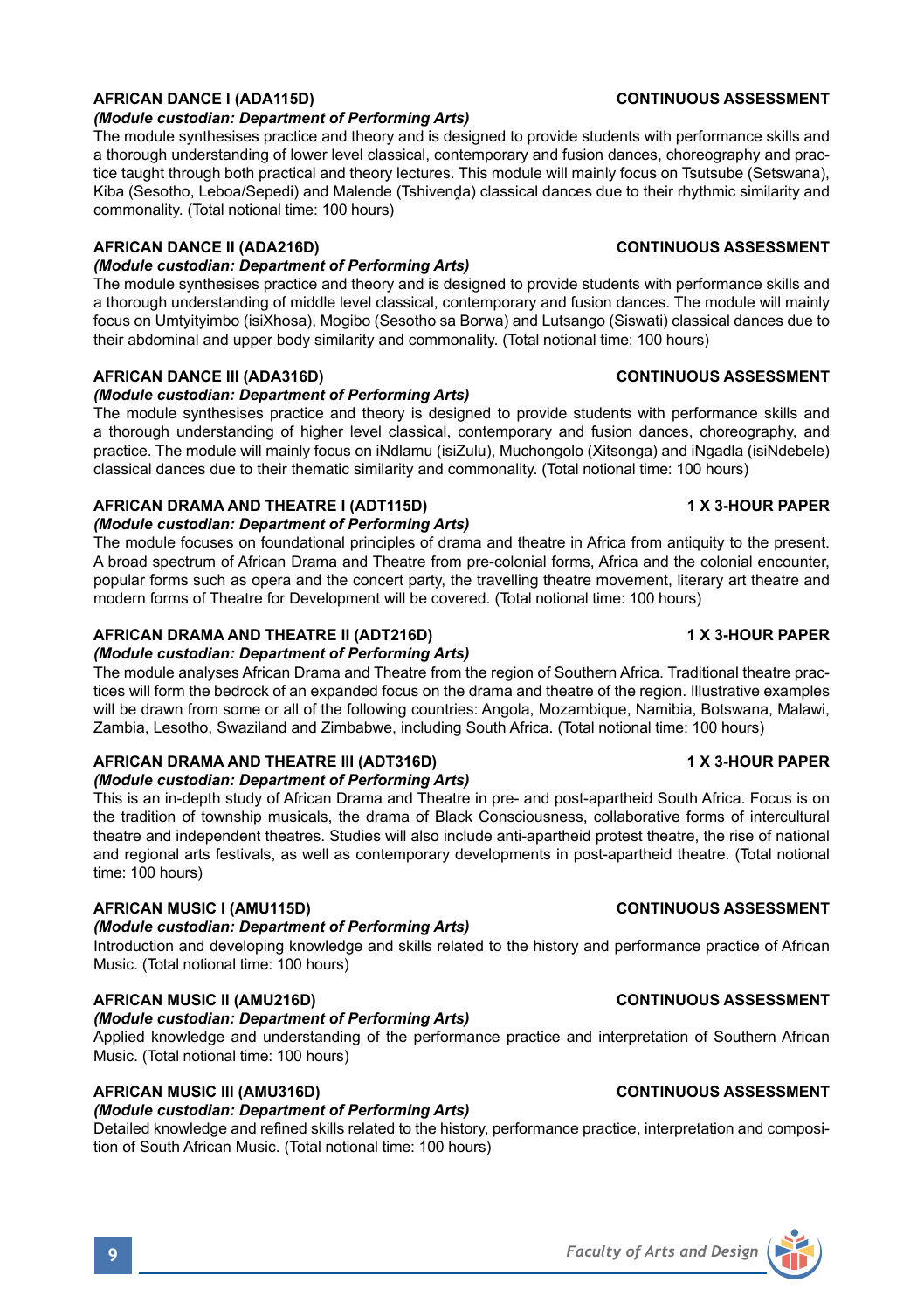## **AFRICAN PERFORMANCE STUDIES I (AFP105D) 1 X 3-HOUR PAPER**

#### *(Module custodian: Department of Performing Arts)*

This module introduces and develops a performance perspective, and exposes students to performative and theatrical aspects embodied in collaborative social and cultural African performances. It delineates performance qualities and scenic elements of African rituals, symbolism, rites, celebrations and carnivals from antiquity to modern practice; and stimulates students to utilise social and cultural performance as a vantage point within creative processes. (Total notional time: 150 hours)

#### **AFRICAN PERFORMANCE STUDIES II (AFP206D) 1 X 3-HOUR PAPER** *(Module custodian: Department of Performing Arts)*

This module expands on the foundations of Theatre Making and grounding appreciation of social and cultural African Performance, towards a comprehensive understanding of Performance Studies in an inclusive African context. Performance studies is an interdisciplinary field that studies performance and uses performance as a lens to study the world. (Total notional time: 250 hours)

### **AFRICAN PERFORMANCE STUDIES III (AFP306D) 1 X 3-HOUR PAPER**

#### *(Module custodian: Department of Performing Arts)*

This module progresses on the appreciation of Performance Studies II towards a collaborative praxis environment with African critical theories pertaining to African performance practices. It incorporates the study of an interdisciplinary range of approaches including Ubuntu and Afrocentric philosophy, Play Theory, Semiotics of Culture, Performance Theory, African feminist and queer theory, post-modernism and other modes of analysis. (Total notional time: 200 hours)

#### **ANALYSIS AND CRITICISM I (ACR115D) 1 X 3-HOUR PAPER** *(Module custodian: Department of Performing Arts)*

An introduction to rudimentary principles of analysis and criticism that vary within specialisation streams of the Performing Arts. This include dramatic and literary theories and modes of analysis and criticism, with reference to specific performance and text-based examples. Application of the principles of analysis and criticism in a written critical review inclusive of referencing of literary sources and formulation of a bibliography. (Total notional time: 100 hours)

### **ANALYSIS AND CRITICISM II (ACR306D) 1 X 3-HOUR PAPER**

### *(Module custodian: Department of Performing Arts)*

Critical thinking required for academic writing at higher education level. This module incorporates the study of an interdisciplinary range of theoretical frameworks towards structuring an argumentative position in relation to the topic posed for discussion. Inclusive of semiotics and the (syn)aesthetics of artistic style and audience response, which helps to articulate the power of experiential practice in the arts. (Total notional time: 200 hours)

### **ANATOMY AND CONDITIONING (ACO105D) CONTINUOUS ASSESSMENT**

## *(Module custodian: Department of Performing Arts)*

Knowledge of basic dance-relevant anatomy and physiology, posture and alignment for efficient movement execution for dance, human movement studies, dance-related injury, basic sports nutrition and foundational health and wellness studies for application toward career-orientated development as dance practitioner. (Total notional time: 100 hours)

### **APPLIED THEATRE I (APT205D) CONTINUOUS ASSESSMENT**

#### *(Module custodian: Department of Performing Arts)*

This module is designed as an introduction to understanding the meaning and application of Applied Theatre. It provides an introduction to skills and techniques in Process Drama (DIE); Theatre of the Oppressed (TO); Theatre for Development (TfD); Theatre in Education (TIE); Playback Theatre; Industrial Theatre. (Total notional time: 150 hours)

#### **APPLIED THEATRE II (APT306D) CONTINUOUS ASSESSMENT**

## *(Module custodian: Department of Performing Arts)*

A theoretical understanding and application of Applied Theatre concepts and skills within educational, developmental and industrial contexts. Emphasis is given to entrepreneurial skills of facilitation, project application towards funding proposal writing and pitching techniques. (Total notional time: 150 hours)

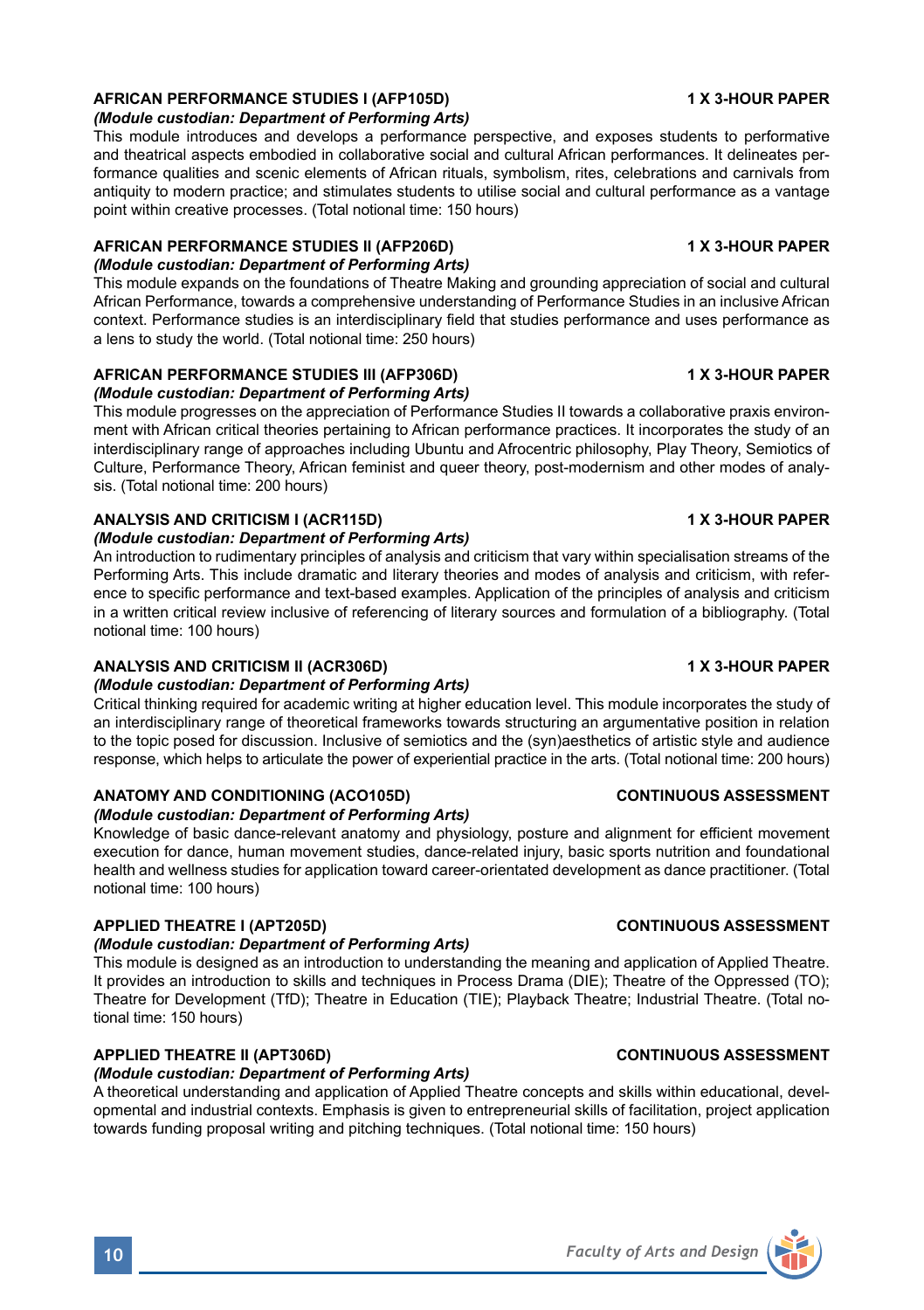## **BALLET DANCE TECHNIQUES I (BDT205D) CONTINUOUS ASSESSMENT**

### *(Module custodian: Department of Performing Arts)*

Knowledge, understanding and execution of intermediate level movement vocabulary and principles of movement within the ballet dance techniques. High fitness levels to promote artistic development. Correct movement mechanics, stylistic interpretation, dynamics and synthesis of technical competency in Ballet Dance Techniques I. Producing observable, measurable and repeatable practices of technical improvement in Ballet Dance Techniques I. (Total notional time: 150 hours)

### **BALLET DANCE TECHNIQUES II (BDT306D) CONTINUOUS ASSESSMENT**

### *(Module custodian: Department of Performing Arts)*

Detailed knowledge, understanding in Ballet Dance through supervised dance practice. Understanding and insight into key terms, concepts, movement vocabulary, principles and characteristics that underpin Ballet Dance. Demonstrate awareness of different schools of thought within Ballet Dance Techniques I and how knowledge systems of dance evolve. Application of safe dance practices in preparation for professional practice. (Total notional time: 150 hours)

### **C**

## **CHORAL STUDIES AND CONDUCTING I (CSC205D) CONTINUOUS ASSESSMENT** *(Module custodian: Department of Performing Arts)*

The purpose of the module is to introduce the concept of rhythmic and harmonic structure within the choral music, using the conducting and score reading practice in aesthetical and accurate appeal. (Total notional time: 150 hours)

## **CHORAL STUDIES AND CONDUCTING II (CSC306D) CONTINUOUS ASSESSMENT**

#### *(Module custodian: Department of Performing Arts)*

The purpose of the module is to master detailed knowledge in rhythmical and harmonic structure within the choral music, using the conducting and score performance practice in analytical, aesthetical and accurate appeal. (Total notional time: 150 hours)

## **COMMUNICATION FOR ACADEMIC PURPOSES (22P115D) 1 X 3-HOUR PAPER**

### *(Module custodian: Department of Performing Arts)*

A workable knowledge of English is an essential skill for any graduate who is required to conduct themselves successfully in a professional working environment. This module will equip students with the competencies required to compose a selection of written texts related to communicating both internally and externally within a professional environment. In addition, the module includes strategies that are essential for the effective communication in various situations, including small groups to avoid unproductive conflict, a multicultural context, etc. (Total notional time: 100 hours)

## **COMPUTER LITERACY (CPL115X) CONTINUOUS ASSESSMENT**

### *(Module custodian: End User Computing Unit)*

This module provides foundational knowledge in computing fundamentals, essential digital skills in key applications based on MS Office Suite and network basics (i.e. MS Outlook and Internet). Online exams are mapped with End-User Computing: SAQA 49077 (61591) Core Element as well as Internet and Computing Core Certification (IC3). (Total notional time: 100 hours)

## **CONTEMPORARY DANCE TECHNIQUES I (CDT205D) CONTINUOUS ASSESSMENT**

### *(Module custodian: Department of Performing Arts)*

Understanding the Contemporary Dance Technique through supervised dance practice with understanding, awareness and insight into key terms, concepts, movement vocabulary, principles and characteristics that underpin Contemporary Dance. Demonstrate awareness of different schools of thought in Contemporary Dance Techniques I while being exposed to knowledge systems of evolving styles and production. (Total notional time: 150 hours)

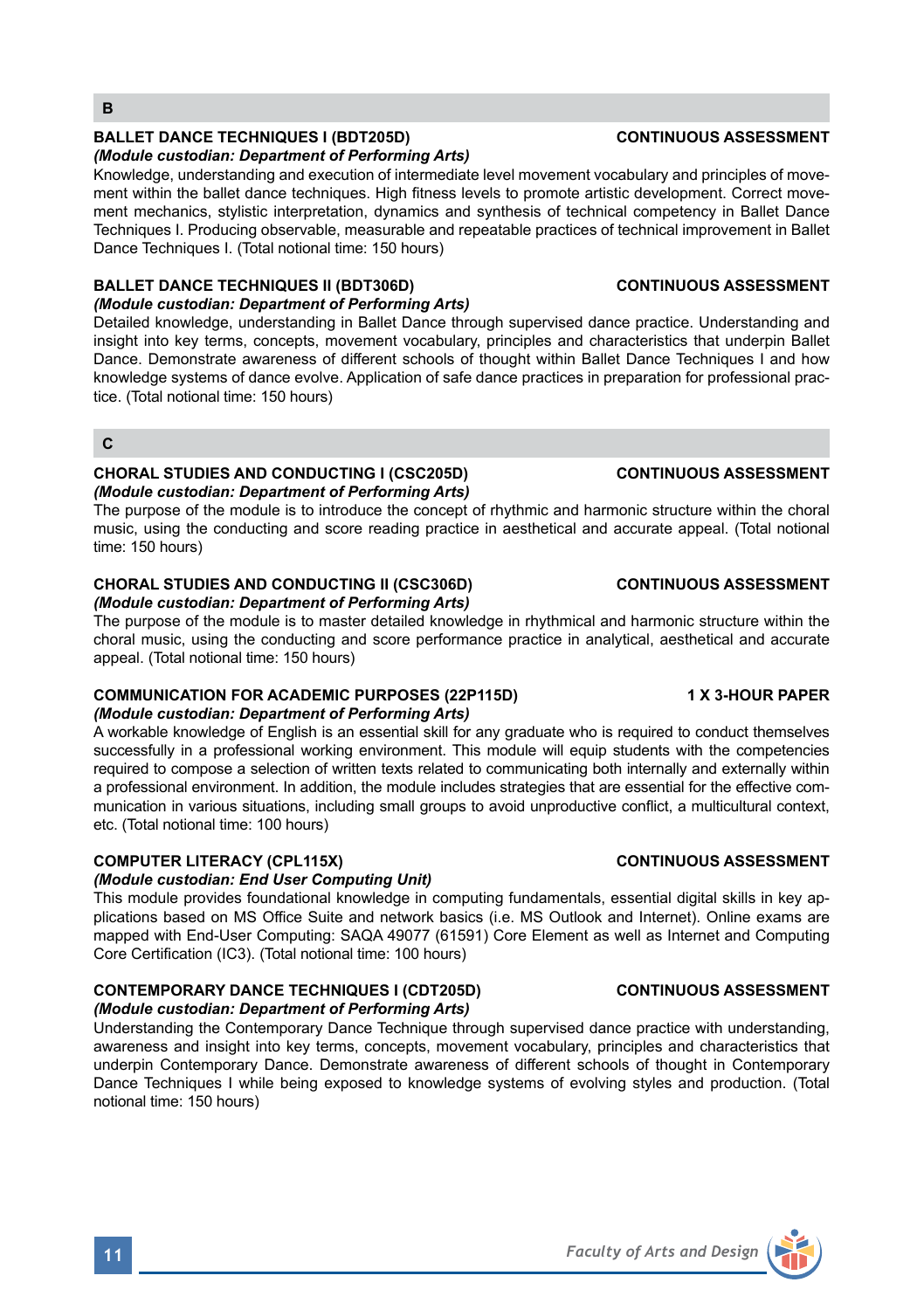#### *(Module custodian: Department of Performing Arts)*  The module covers the introduction to the three key areas, which make up a career in the dance industry. These are Choreography Studies, Dance training Methodology and Performance Studies. Students cover

## **DANCE STUDIES II (DCS216D) CONTINUOUS ASSESSMENT**

### *(Module custodian: Department of Performing Arts)*

The module provides theoretical ideas and concepts connected to innovative practice and supported research and academic writing within the fields of choreography, dance performance and dance training methodology within a South African context. (Total notional time: 50 hours)

the basic and fundamental tools used within the three key areas of the dance industry. (Total notional time:

### **DANCE STUDIES III (DCS306D) CONTINUOUS ASSESSMENT**

### *(Module custodian: Department of Performing Arts)*

The module develops the student's deeper understanding of the theoretical concepts in the three key areas of a dance career (choreography, dance performance or dance training methodologies). Students cover the study of contemporary South African Dance practice within a global context. This interrogates South African dance practice and how South Africa uses knowledge in its practice. (Total notional time: 100 hours)

# **CONTEMPORARY DANCE TECHNIQUES II (CDT306D) CONTINUOUS ASSESSMENT**

### *(Module custodian: Department of Performing Arts)*

Applied understanding of the Contemporary Dance Technique through supervised dance practice with understanding, awareness and insight into key terms, concepts, movement vocabulary, principles and characteristics that underpin Contemporary Dance. Demonstrate awareness of different schools of thought in Contemporary Dance Techniques II while being exposed to knowledge systems of evolving styles and production. Application of safe dance practices in preparation for professional practice. (Total notional time: 150 hours)

### **COSTUME I (CSU205D) CONTINUOUS ASSESSMENT**

### *(Module custodian: Department of Performing Arts)*

This module is an introduction to the process of costuming a theatrical production. It introduces theatrical costume design and construction processes to the student. Inclusive of the development of basic machine and hand-sewing skills, becoming familiar with costume-shop tools and equipment, pattern development, and all aspects of costume building. Also involves costume history, millinery, costume props, and accessories. (Total notional time: 150 hours)

### **COSTUME II (CSU306D) CONTINUOUS ASSESSMENT**

### *(Module custodian: Department of Performing Arts)*

The module focuses on processes involved in designing and construction of theatre stage costume that contribute to the fullness of the artistic visual world which is unique to a particular theatrical performance. It is a theory and practice application on the design and construction of stage costumes that denote the theme and style of a theatre production. (Total notional time: 150 hours)

### **CREATIVE INDUSTRIES I (CRI205D) CONTINUOUS ASSESSMENT**

#### *(Module custodian: Department of Performing Arts)*

This is a foundation module that initiates the processes towards entrepreneurial empowering of communities through the understanding and participation within a community. The student will identify a target audience; and propose a project intervention for a community/site towards a community engagement project. (Total notional time: 200 hours)

### **CREATIVE INDUSTRIES II (CRI306D) CONTINUOUS ASSESSMENT**

### *(Module custodian: Department of Performing Arts)*

This module focuses on Professional Business Practices encompassing: marketing, budgeting and finance, health and safety and the development of event management within a festival/production environment. It will aid students to understand and apply components within execution of a performing arts festival/production for application toward career-orientated development. (Total notional time: 150 hours)

## **DANCE STUDIES I (DCS105D) CONTINUOUS ASSESSMENT**

**D**

150 hours)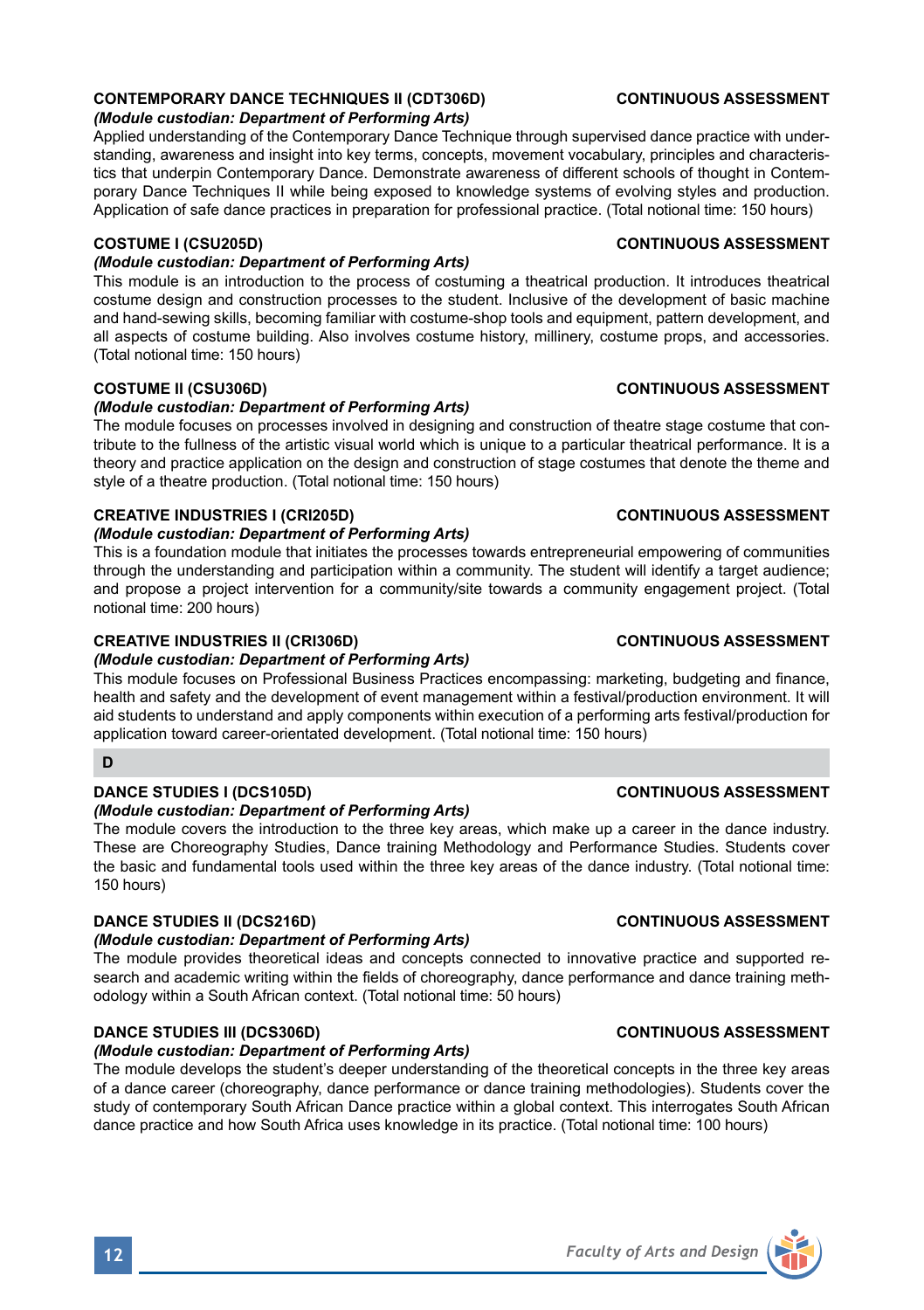## *(Module custodian: Department of Performing Arts)*

The module develops detailed insights on critical approaches to dramatic literature. This will be based on the study and analysis of selected examples of dramatic literature from across the globe. A number of theories and approaches to the analysis and criticism of drama as literature and text will be used. (Total notional time: 50 hours)

#### **E**

### **ENSEMBLE AND CHORAL STUDIES (ECS105D) CONTINUOUS ASSESSMENT**

### *(Module custodian: Department of Performing Arts)*

This module intends to establish and develop the fundamental principles in working in integrated setting, gaining insights of diverse repertoire. (Total notional time: 100 hours)

#### **I**

## **INFORMATION LITERACY (INF125D) CONTINUOUS ASSESSMENT**

*(Module custodian: Directorate of Library and Information Services)*  Introduction of information literacy. Development of a search strategy and application of a search string to search engines and academic databases. Evaluation of information sources. Ethical and legal use of information. Organisation and management of information. (Total notional time: 30 hours)

### *(Module custodian: Department of Performing Arts)*

The purpose of this module is to prepare students to manage the creative process of set design for theatre. The set designer is the person responsible for designing the scenery of a production to support its overall aesthetic goals. It looks at the elements and principles of design, where the set designer is expected to do research into set ideas through engagement with creative processes while managing the implementation process at the same time. (Total notional time: 150 hours)

### **DESIGN AND MANAGEMENT II (DMT306D) CONTINUOUS ASSESSMENT**

#### *(Module custodian: Department of Performing Arts)*

The purpose of this module is to refine the students creative design process with regards to the management of set design for theatre, film and television, by considering the processes, strategies, spaces and audience experiences involved. This module develops skills such as innovative thinking, creative problem-solving and pragmatic application. It aims to train students who can enter the industry as professionals and who can create quality designs underpinned by theoretical understanding. (Total notional time: 150 hours)

### *(Module custodian: Department of Performing Arts)*

This module is aimed at giving students an overview and background of the development of the theatre director, the fundamentals of theatre directing, theoretical insight(s) of the directing process and key directing practice orientations that characterise modern and contemporary theatre directing. (Total notional time: 150 hours)

#### **DIRECTING II (DIR306D) CONTINUOUS ASSESSMENT**

#### *(Module custodian: Department of Performing Arts)*

This module's content is geared towards a student's educational progression from solely focusing on assimilating the theoretical principles of theatre directing to practically applying the theoretical principles in a way that is characterised by a synergy of theory and practice as undertaken through specified assessment tasks. Students will be expected to direct a performance. (Total notional time: 150 hours)

### **DRAMATIC LITERATURE AND CRITICISM I (DLC215D) 1 X 3-HOUR PAPER**

#### *(Module custodian: Department of Performing Arts)*

The module introduces drama as literature. The focus will be on the conventions and elements of drama as a literary genre. This will be achieved using a number of key examples. Further focus will be on the criticism and analysis of drama as text. (Total notional time: 50 hours)

## **DRAMATIC LITERATURE AND CRITICISM II (DLC316D) 1 X 3-HOUR PAPER**

#### **DESIGN AND MANAGEMENT I (DMT205D) CONTINUOUS ASSESSMENT**

#### **DIRECTING I (DIR205D) CONTINUOUS ASSESSMENT**

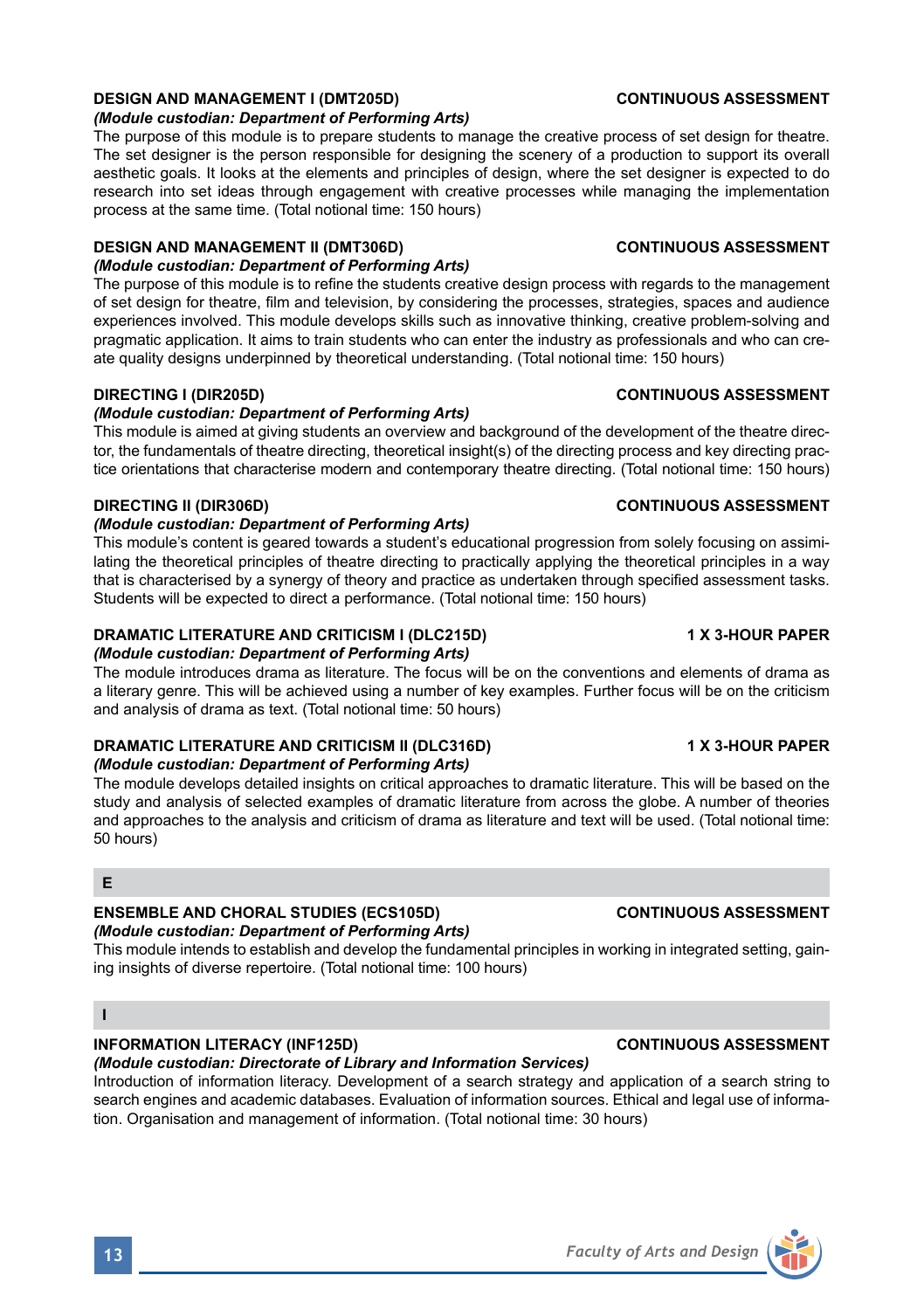## **INTRODUCTION TO DANCE TECHNIQUES (DTQ105D) CONTINUOUS ASSESSMENT**

#### *(Module custodian: Department of Performing Arts)*

Applied, foundational knowledge and understanding of Dance Techniques (e.g. Ballet, Contemporary and Jazz Dance) through supervised dance practice with understanding, awareness and insight into key terms, concepts, basic movement vocabulary, principles and characteristics that underpin the various techniques. Application of safe dance practices in preparation for professional practice. (Total notional time: 150 hours)

#### **INTRODUCTION TO MUSICAL THEATRE (IMT115D) CONTINUOUS ASSESSMENT**

## *(Module custodian: Department of Performing Arts)*

This module intends to present, develop and establish appropriate tone, feel and technique towards the integration of the art of singing and dancing in classical musical style. (Total notional time: 100 hours)

### **J**

## **JAZZ AND POP PERFORMANCE I (JPP205D) CONTINUOUS ASSESSMENT**

*(Module custodian: Department of Performing Arts)* 

This module is designed to equip the student with technical facility and fluidity with emphasis placed on the performer's practical, artistic and musical applications, developing individualistic interpretative qualities. (Total notional time: 150 hours)

### **JAZZ DANCE TECHNIQUES I (JDT205D) CONTINUOUS ASSESSMENT**

### *(Module custodian: Department of Performing Arts)*

Applied, detailed knowledge with intermediate level understanding of Jazz Dance through supervised dance practice with understanding, awareness and insight into key terms, concepts, movement vocabulary, principles and characteristics that underpin Jazz Dance. Demonstrate awareness of different schools of thought in Jazz Dance Techniques I while being exposed to knowledge systems of evolving styles and production. Application of safe dance practices in preparation for professional practice. (Total notional time: 150 hours)

#### **JAZZ DANCE TECHNIQUES II (JDT306D) CONTINUOUS ASSESSMENT**

#### *(Module custodian: Department of Performing Arts)*

Applied, detailed knowledge and advanced understanding of Jazz Dance through supervised dance practice with understanding, awareness and insight into key terms, concepts, movement vocabulary, principles and characteristics that underpin Jazz Dance Techniques II. Demonstrate awareness of different schools of thought in Jazz Dance while being exposed to knowledge systems of evolving styles and production. Application of safe dance practices in preparation for professional practice. (Total notional time: 150 hours)

## **JAZZ STUDIES: COMPOSITION, ARRANGING AND MUSIC CONTINUOUS ASSESSMENT TECHNOLOGY I (JCA205D)**

### *(Module custodian: Department of Performing Arts)*

This module is designed to introduce the student to foundation, concepts, construction and technological knowledge in Composition, Arranging and Music technology. (Total notional time: 150 hours)

### **JAZZ STUDIES II (JZZ306D) CONTINUOUS ASSESSMENT**

#### *(Module custodian: Department of Performing Arts)*

This module is designed to equip the student with progressed technical facility and fluidity with emphasis on the mastering of the performer's practical, artistic and musical applications, through original improvisational style. (Total notional time: 150 hours)

## **L**

### *(Module custodian: Directorate of Student Development and Support)*

Personal, socio-emotional and academic skills development for students in higher education. This module includes 1. Intra- and interpersonal skills (e.g. emotional intelligence, relationships, and conflict management); 2. General study skills (e.g. time management, goal setting, learning styles); 3. Health and wellness (e.g. HIV/ AIDS, GBV issues, substance abuse); 4. Student life and adjustment (e.g. identity development, adjusting to a higher education environment); and 5. Financial management. (Total notional time: 20 hours)

## **LIFE SKILLS (LFS125X) CONTINUOUS ASSESSMENT**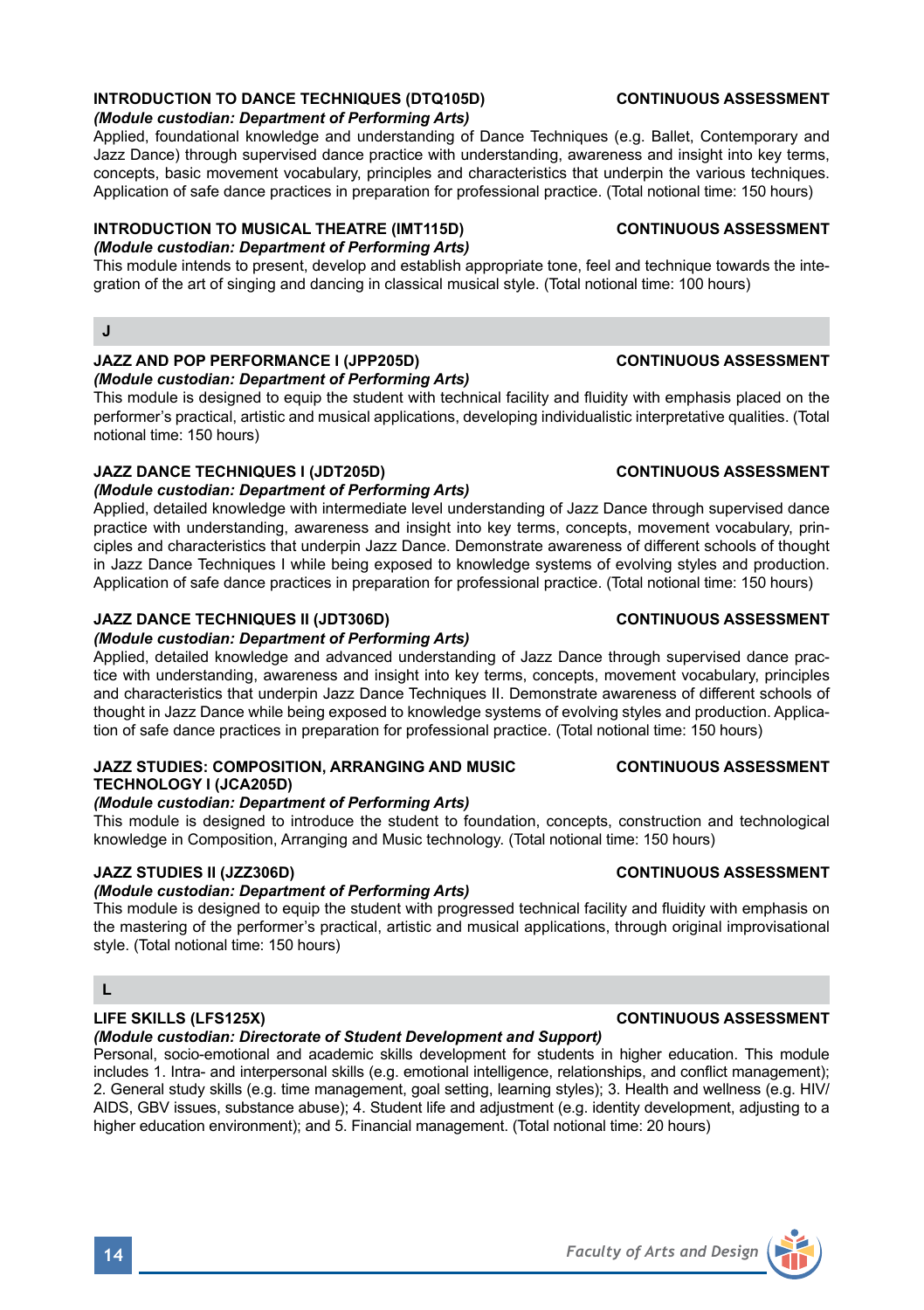#### *(Module custodian: Department of Performing Arts)*

The purpose of the module is to introduce the construction and working of lighting equipment, basic lighting techniques, basic CAD design and the practical use of lighting. These study components will be applied to theatre, corporate theatre and television productions involving lighting practice for application toward careerorientated development. (Total notional time: 150 hours)

### *(Module custodian: Department of Performing Arts)*

The purpose of the module is to expand the skills regarding lighting techniques and CAD design components. Including the use of lighting principles and lighting equipment, in a theatre, corporate theatre and television production environment. Implementation will extend to include special effects and projection and specialised/ automated lighting equipment for application toward career-orientated development. (Total notional time: 150 hours)

#### **M**

## **MAKE-UP I (MUP205D) CONTINUOUS ASSESSMENT**

### *(Module custodian: Department of Performing Arts)*

This module s divided into three parts: basic principles of Make-up; planning the make-up (involving relating the make-up to character and make-up design); and applying the make-up (addressing equipment, application techniques and corrective make-up, as well as effects). (Total notional time: 150 hours)

#### **MAKE-UP II (MUP306D) CONTINUOUS ASSESSMENT**

### *(Module custodian: Department of Performing Arts)*

The module is divided into three parts: modelling in highlights and shadows – deals with aging and illusionary make-up; three dimensional make-up – uses 'plastic applications' to create effects such as scars and burns; and beards, wigs and prosthetics – involves working with and application of false hair and the manufacture and application prosthetics. (Total notional time: 150 hours)

#### **MULTI-DISCIPLINARY PROFESSIONAL PRACTICE II (MDP306D) CONTINUOUS ASSESSMENT**

### *(Module custodian: Department of Performing Arts)*

Engagement with artistic professional practice towards professional artistic branding for developing skills into an artistic brand, including the skills to market oneself as a brand, and to equip and establish oneself as an independent contractor within the Performing Arts industry. Industry presentation proficiencies for reflection on one's personal creative practice to concretise specific competences and aptitudes and produce an industry relevant portfolio. (Total notional time: 200 hours)

### **MULTILINGUAL VOICE AND MEDIA I (MVM205D) CONTINUOUS ASSESSMENT**

#### *(Module custodian: Department of Performing Arts)*

This module investigates and applies a range of fundamental and contemporary theories, techniques and application pertaining to voice development and vocal performance. It facilitates the advanced development of voice technique in terms of the theatre voice and multilingual voice in media to develop the student's personal technique as a core skill demanded in vocal performance. (Total notional time: 150 hours)

### **MULTILINGUAL VOICE AND MEDIA II (MVM306D) CONTINUOUS ASSESSMENT**

#### *(Module custodian: Department of Performing Arts)*

The module examines and applies various facets of vocal performance ranging from theatrical performance to broadcasting and media. Complexity is elevated, and rigorous development of technique is applied to achieve a greater level of mastery aimed at preparing the student to pursue, vocal theatre performance, vocal coaching, accent/dialect performance and /or coaching, radio broadcasting and voice-over genres as a professional voice artist. (Total notional time: 150 hours)

### **MUSIC HISTORY I (MHI115D) 1 X 3-HOUR PAPER**

#### *(Module custodian: Department of Performing Arts)*

This module will equip the student with knowledge related to the development of music as an art form and cultural activity from a chronological historical perspective. (Total notional time: 100 hours)

### **LIGHTING I (LGH205D) CONTINUOUS ASSESSMENT**

#### **LIGHTING II (LGH306D) CONTINUOUS ASSESSMENT**

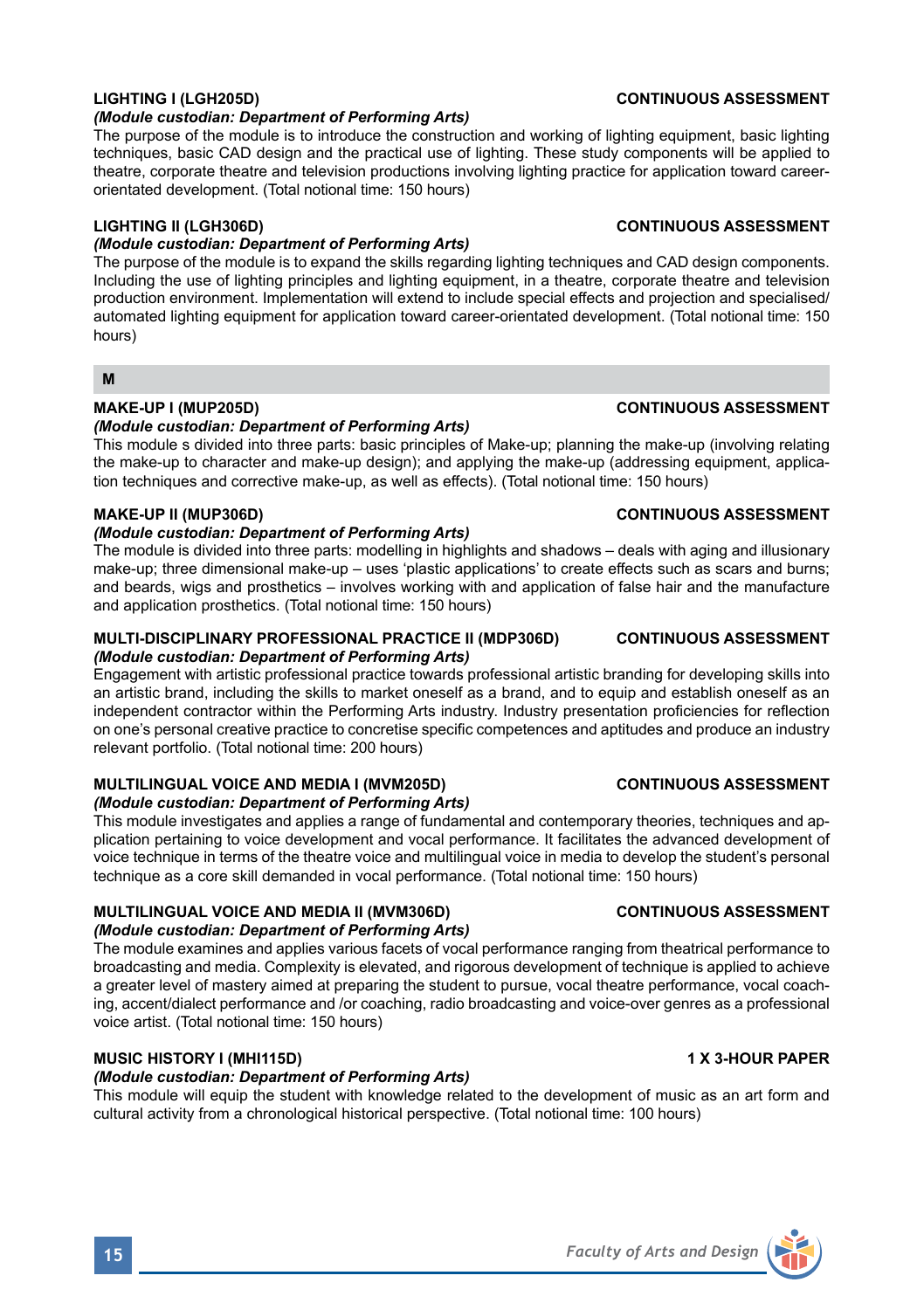

#### **MUSIC HISTORY II (MHI216D) 1 X 3-HOUR PAPER**

#### *(Module custodian: Department of Performing Arts)*

This module will progress with the establishment of historical events in the evolution of music as social and intellectual phenomenon and investigate different music genres. (Total notional time: 50 hours)

#### **MUSIC HISTORY III (MHI316D) 1 X 3-HOUR PAPER**

#### *(Module custodian: Department of Performing Arts)*

This module will equip the student with advanced knowledge in the evolution of music as social and intellectual phenomenon, conduct further investigation in avant-garde to present music genres. (Total notional time: 50 hours)

### **MUSIC THEORY I (MCT115D) 1 X 3-HOUR PAPER**

### *(Module custodian: Department of Performing Arts)*

This module will equip the student with fundamental knowledge related to three-focus area – Theory, Aural skills and Functional Keyboard through rudimentary theoretical elements, ear training and their applications. (Total notional time: 100 hours)

#### **MUSIC THEORY II (MCT216D) 1 X 3-HOUR PAPER**

### *(Module custodian: Department of Performing Arts)*

This module will equip the student with intermediate knowledge related to three-focus area – Theory, Aural skills and Functional Keyboard through rudimentary theoretical elements, ear training and their applications. (Total notional time: 50 hours)

### **MUSIC THEORY III (MCT316D) 1 X 3-HOUR PAPER**

#### *(Module custodian: Department of Performing Arts)*

This module will equip the student with advanced genre specific knowledge related to theoretical elements of music, which will provide an understanding in music composition and interpretation. (Total notional time: 50 hours)

### **MUSICAL THEATRE I (MUT205D) CONTINUOUS ASSESSMENT**

### *(Module custodian: Department of Performing Arts)*

This module will intends to expand the established foundations, to develop and instate versatile techniques towards the integration of the art of singing and dancing, musical storytelling and characterisation in modern musical style. (Total notional time: 150 hours)

#### **MUSICAL THEATRE II (MUT306D) CONTINUOUS ASSESSMENT**

#### *(Module custodian: Department of Performing Arts)*

Musical Theatre II intends to master the set of skills accumulated through techniques and performance in a fully integrated scale of the art of singing and dancing in versatile musical styles. (Total notional time: 150 hours)

### **P**

#### **PERFORMANCE INSTRUMENT AND VOICE (PIV105D) CONTINUOUS ASSESSMENT**

### *(Module custodian: Department of Performing Arts)*

In this module, students will be required to study a performance instrument, including the voice, of their choice. The purpose of this module is to equip the student with rudimentary technical knowledge and skill on his or her chosen performance instrument. (Total notional time: 100 hours)

### **PHYSICAL THEATRE I (PTH205D) CONTINUOUS ASSESSMENT**

### *(Module custodian: Department of Performing Arts)*

The purpose of this module is based on the dynamics of physical theatre, involving the body as the primary element of expression. The foundational principles of movement are explored and applied to creative dramatic interpretation and physical theatre applications towards physical storytelling, mime and unarmed stage combat. (Total notional time: 150 hours)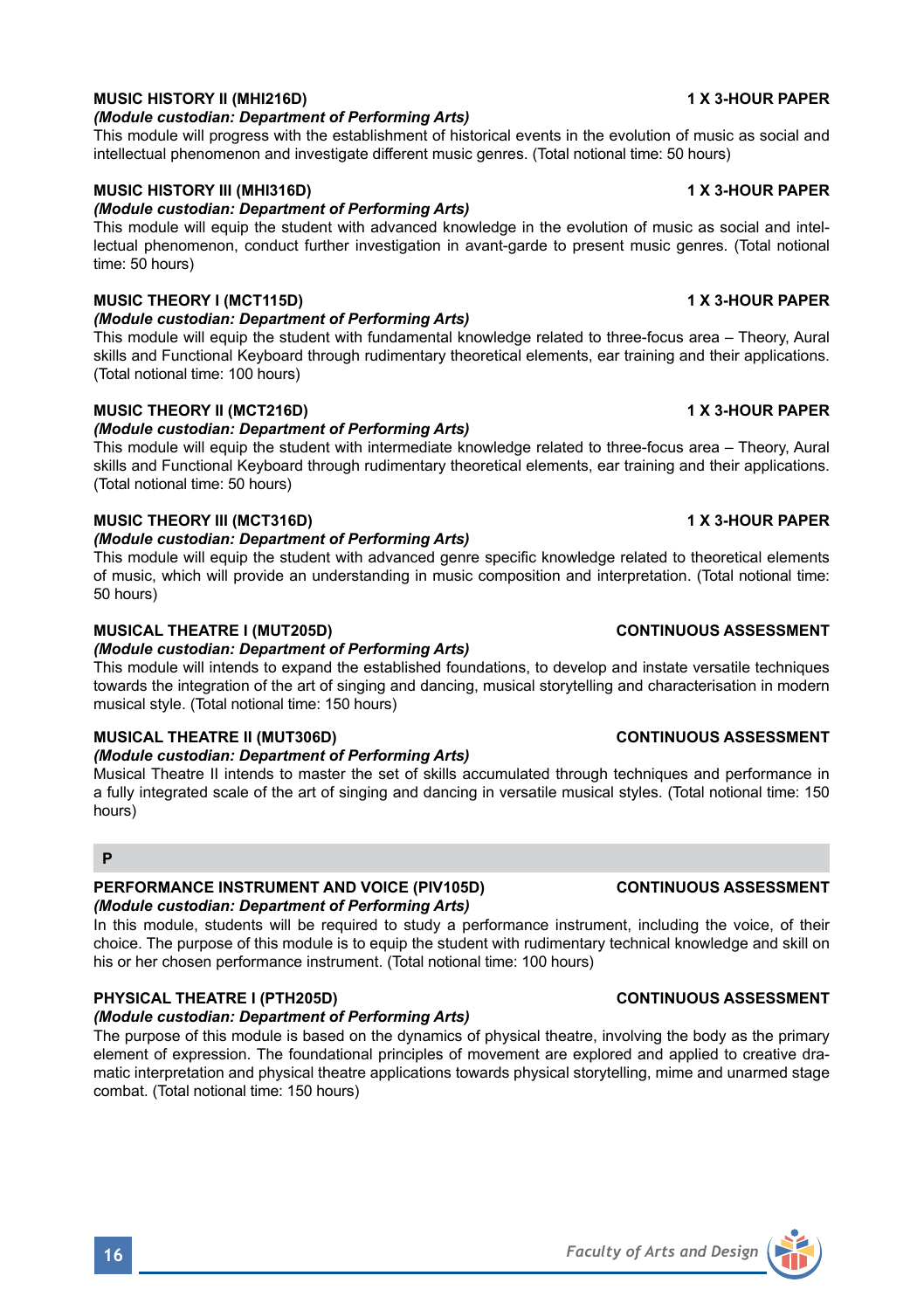## **PHYSICAL THEATRE II (PTH306D) CONTINUOUS ASSESSMENT**

#### *(Module custodian: Department of Performing Arts)*

The purpose of this module is based on the advanced somatics of physical theatre, involving the body as the primary element of expression. The universal laws of movement are studied and applied to innovative dramatic interpretation and physical theatre applications. Principles and theories will be applied towards contact improvisation; alternate and site-specific performance; mask work, puppetry and performing objects. (Total notional time: 150 hours)

## **POPULAR DANCE TECHNIQUE I (PDT205D) CONTINUOUS ASSESSMENT POPULAR DANCE TECHNIQUE II (PDT306D)**

## *(Module custodian: Department of Performing Arts)*

This module provides a development of understanding and ability of popular styles relevant to industry needs. (Total notional time: 150 hours)

### **PRACTICAL MUSICIANSHIP I (PMU205D) CONTINUOUS ASSESSMENT**

## *(Module custodian: Department of Performing Arts)*

This module consists of two components: Practical Musicianship and Languages for Singers. The purpose of Practical Musicianship is the introduction and mastering of basic to intermediary Musicianship skills. The purpose of Languages for Singers is to teach the student correct and authentic pronunciation and enunciation of various African and European languages through the use of the International Phonetic Alphabet (IPA system). (Total notional time: 150 hours)

## **PROPERTIES I (PRO205D) CONTINUOUS ASSESSMENT**

### *(Module custodian: Department of Performing Arts)*

The basic technical competence to function as a props maker (construction) or props master (management) in the performing arts industry, as an area of specialisation available to theatre arts technicians. The module includes the basic skills of a prop maker through prop construction process from conceptualisation to execution; and the skills of a props master through collaboration with the performing arts industry. (Total notional time: 150 hours)

#### **PROPERTIES II (PRO306D) CONTINUOUS ASSESSMENT**

### *(Module custodian: Department of Performing Arts)*

Intermediate technical competencies as a props maker (construction) or props master (management) in the performing arts industry. The module includes construction process from conceptualisation to execution; and refined skills as a props master through collaboration with the performing arts industry for application toward career-orientated development. (Total notional time: 150 hours)

#### **S**

### **SCENIC ART I (SAR205D) CONTINUOUS ASSESSMENT**

#### *(Module custodian: Department of Performing Arts)*

To equip students with the principles, knowledge, and application of painting and scenic artefact applicable tools and equipment for application toward career-orientated development. (Total notional time: 150 hours)

### **SCENIC ART II (SAR306D) CONTINUOUS ASSESSMENT**

#### *(Module custodian: Department of Performing Arts)*

To teach and equip students with advanced painting techniques, inclusive of scenic artefact construction and processes when working as a scenic artist for application toward career-orientated development. (Total notional time: 150 hours)

#### **SCENOGRAPHY (SCE105D) CONTINUOUS ASSESSMENT**

#### *(Module custodian: Department of Performing Arts)*

An introduction to the technical responsibilities and processes related to the performing arts industry. The basics of the main technical components are addressed: costumes, make-up, properties, scenic art, lighting, sound and set design and management. The interrelationship between these components are explored to emphasise the collaborative nature of the performing arts industry. (Total notional time: 150 hours)

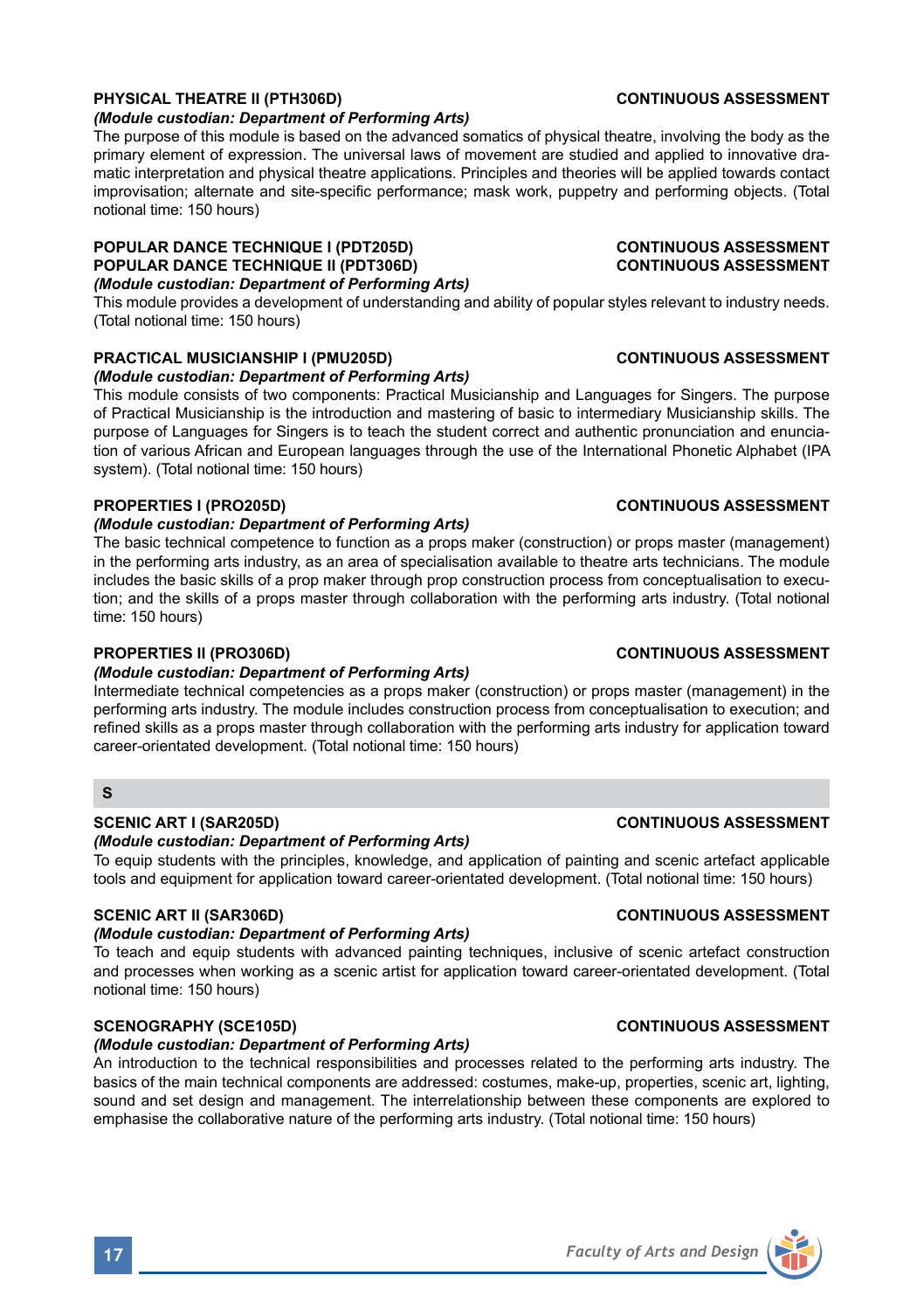## **SCRIPTWRITING I (SWT205D) CONTINUOUS ASSESSMENT**

#### *(Module custodian: Department of Performing Arts)*

The module focuses on introducing the student to core principles of scriptwriting and to develop the student's creative skills in playwriting, focusing on the ten-minute (flash) play. Core principles will be discussed and applied by the student as projects, culminating in the writing and presentation of a ten-minute play. (Total notional time: 150 hours)

#### **SCRIPTWRITING II (SWT306D) CONTINUOUS ASSESSMENT**

### *(Module custodian: Department of Performing Arts)*

The module focuses on honing the playwriting skills which were developed in Scriptwriting I. It deals with the structure and requirements of the one-act play, culminating in the presentation of a complete one-act play for use within production and performance. (Total notional time: 150 hours)

### **SOUND I (SOU205D) CONTINUOUS ASSESSMENT**

#### *(Module custodian: Department of Performing Arts)*

This module comprises the theory and practice of live sound and application within the creative arts industries. Students will apply and integrate the use of audio equipment, basic sound acoustics, and the overview of sound design. (Total notional time: 150 hours)

#### **SOUND II (SOU306D) CONTINUOUS ASSESSMENT**

### *(Module custodian: Department of Performing Arts)*

The module involves the advanced execution of practical knowledge in live sound and design environments. Students will apply and integrate the use of: sound design and completion of sound effects in collaboration with other performing design and arts disciplines for application toward career-orientated development. (Total notional time: 150 hours)

## **STAGE AND STUDIO TECHNOLOGY I (SST115D) CONTINUOUS ASSESSMENT**

### *(Module custodian: Department of Performing Arts)*

The purpose of this module is to introduce basic on and off stage technical theatre practices to the students. Theatre safety, stage management and production management roles will be introduced in order to aid the students to establish a foundation to become a good theatre practitioner. The focus is on the individual performer and technician in the theatre space. (Total notional time: 100 hours)

## **STAGE AND STUDIO TECHNOLOGY II (SST206D) CONTINUOUS ASSESSMENT**

#### *(Module custodian: Department of Performing Arts)*

This module provides further insight and praxis application that would enable students to engage with technology within the contemporary performing arts context. Discipline application and experience in the areas of audio and visual stage technology, audio studio technology, on-camera studio technology, and technical theatre application. (Total notional time: 150 hours)

### **STUDIO PRACTICE I (STU215D) CONTINUOUS ASSESSMENT**

### *(Module custodian: Department of Performing Arts)*

This module offers the integration of the basics of choreography skills introduced in Dance Studies I and Theatre Making I in order to conceptualise a choreographic work based on contemporary dance theatre for practical execution. (Total notional time: 50 hours)

### **STUDIO PRACTICE II (STU306D) CONTINUOUS ASSESSMENT**

#### *(Module custodian: Department of Performing Arts)*

The purpose of this module is to expose students to professional working methodologies within choreography and dance coaching. Through a process of praxis-based training, practical and theoretical aspects of dance choreography and dance coaching are taught. (Total notional time: 150 hours)

#### **TAP DANCE TECHNIQUES I (TDT205D) CONTINUOUS ASSESSMENT TAP DANCE TECHNIQUES II (TDT306D)** *(Module custodian: Department of Performing Arts)*

Knowledge and understanding in Tap Dance Techniques through supervised dance tap practice. (Total notional time: 150 hours)



**T**